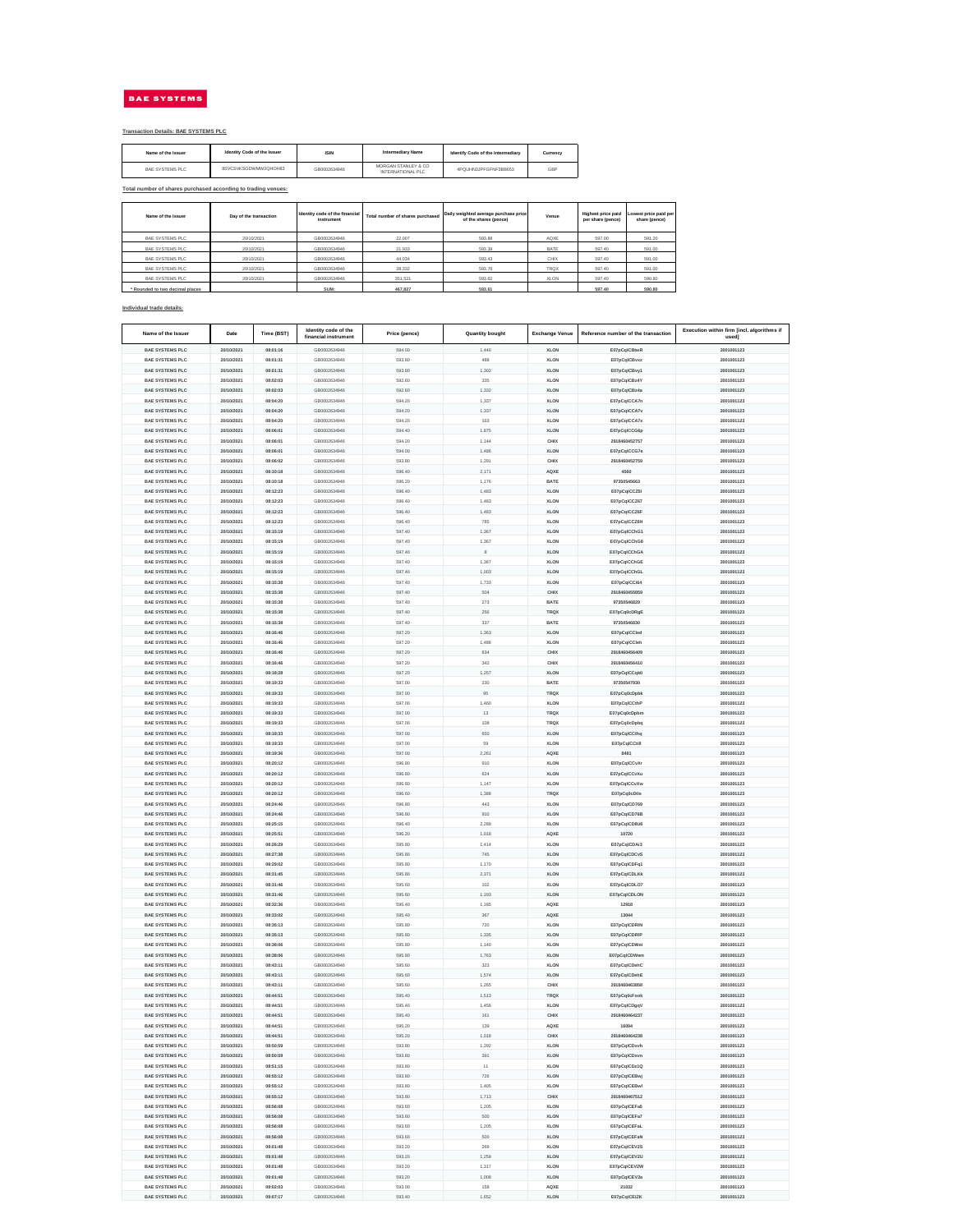| <b>BAE SYSTEMS PLC</b>                           | 20/10/2021               | 09:14:32             | GB0002634946                 | 593.80           | 1,390      | <b>TRQX</b>                | E07pCq0cl2Ow                 | 2001001123               |
|--------------------------------------------------|--------------------------|----------------------|------------------------------|------------------|------------|----------------------------|------------------------------|--------------------------|
| <b>BAE SYSTEMS PLC</b>                           | 20/10/2021               | 09:14:32             | GB0002634946                 | 593.80           | 1,527      | <b>XLON</b>                | E07pCqICEzYK                 | 2001001123               |
| <b>BAE SYSTEMS PLC</b>                           | 20/10/2021               | 09:16:57             | GB0002634946                 | 593.60           | 422        | <b>AQXE</b>                | 24991                        | 2001001123               |
| <b>BAE SYSTEMS PLC</b>                           | 20/10/2021               | 09:17:48             | GB0002634946                 | 593.40           | 66         | <b>AQXE</b>                | 25202                        | 2001001123               |
| <b>BAE SYSTEMS PLC</b>                           | 20/10/2021               | 09:17:48             | GB0002634946                 | 593.40           | 1,335      | <b>XLON</b>                | E07pCqICF8Z2                 | 2001001123               |
| <b>BAE SYSTEMS PLC</b>                           | 20/10/2021               | 09:17:48             | GB0002634946                 | 593.40           | 1,097      | <b>XLON</b>                | E07pCqICF8Z4                 | 2001001123               |
| <b>BAE SYSTEMS PLC</b>                           | 20/10/2021               | 09:17:48             | GB0002634946                 | 593.40           | 681        | <b>XLON</b>                | E07pCqICF8Z6                 | 2001001123               |
| <b>BAE SYSTEMS PLC</b>                           | 20/10/2021               | 09:17:48             | GB0002634946                 | 593.40           | 202        | <b>TRQX</b>                | E07pCq0cllUM                 | 2001001123               |
| <b>BAE SYSTEMS PLC</b>                           | 20/10/2021               | 09:17:48             | GB0002634946                 | 593.40           | 687        | <b>XLON</b>                | E07pCqICF8Z8                 | 2001001123               |
| <b>BAE SYSTEMS PLC</b>                           | 20/10/2021               | 09:17:48             | GB0002634946                 | 593.40           | 398        | <b>CHIX</b>                | 2918460473635                | 2001001123               |
| <b>BAE SYSTEMS PLC</b>                           | 20/10/2021               | 09:17:48             | GB0002634946                 | 593.40           | 215        | <b>BATE</b>                | 97350559956                  | 2001001123               |
|                                                  |                          |                      |                              |                  | 266        |                            |                              |                          |
| <b>BAE SYSTEMS PLC</b>                           | 20/10/2021               | 09:17:48             | GB0002634946                 | 593.40           |            | <b>XLON</b>                | E07pCqICF8Zg                 | 2001001123               |
| <b>BAE SYSTEMS PLC</b>                           | 20/10/2021               | 09:17:48             | GB0002634946                 | 593.40           | 500        | <b>TRQX</b>                | E07pCq0cllUI                 | 2001001123               |
| <b>BAE SYSTEMS PLC</b>                           | 20/10/2021               | 09:20:34             | GB0002634946                 | 593.20           | 1,649      | <b>XLON</b>                | E07pCqICFF66                 | 2001001123               |
| <b>BAE SYSTEMS PLC</b>                           | 20/10/2021               | 09:20:34             | GB0002634946                 | 593.20           | 573        | <b>XLON</b>                | E07pCqICFF68                 | 2001001123               |
| <b>BAE SYSTEMS PLC</b>                           | 20/10/2021               | 09:25:38             | GB0002634946                 | 593.60           | 1,407      | <b>XLON</b>                | E07pCqICFRDW                 | 2001001123               |
| <b>BAE SYSTEMS PLC</b>                           | 20/10/2021               | 09:28:11             | GB0002634946                 | 594.00           | 550        | <b>CHIX</b>                | 2918460476810                | 2001001123               |
| <b>BAE SYSTEMS PLC</b>                           | 20/10/2021               | 09:28:11             | GB0002634946                 | 594.00           | 500        | <b>CHIX</b>                | 2918460476811                | 2001001123               |
| <b>BAE SYSTEMS PLC</b>                           | 20/10/2021               | 09:28:11             | GB0002634946                 | 594.00           | 182        | <b>CHIX</b>                | 2918460476812                | 2001001123               |
| <b>BAE SYSTEMS PLC</b>                           | 20/10/2021               | 09:32:16             | GB0002634946                 | 594.00           | 844        | <b>XLON</b>                | E07pCqICFeEr                 | 2001001123               |
| <b>BAE SYSTEMS PLC</b>                           | 20/10/2021               | 09:32:16             | GB0002634946                 | 594.00           | 469        | <b>XLON</b>                | E07pCqICFeEu                 | 2001001123               |
| <b>BAE SYSTEMS PLC</b>                           | 20/10/2021               | 09:32:16             | GB0002634946                 | 594.00           | 1,639      | <b>CHIX</b>                | 2918460477796                | 2001001123               |
| <b>BAE SYSTEMS PLC</b>                           | 20/10/2021               | 09:32:16             | GB0002634946                 | 593.80           | 1,555      | <b>XLON</b>                | E07pCqICFeFV                 | 2001001123               |
| <b>BAE SYSTEMS PLC</b>                           | 20/10/2021               | 09:32:16             | GB0002634946                 | 593.80           | 2,300      | <b>XLON</b>                | E07pCqICFeFZ                 | 2001001123               |
| <b>BAE SYSTEMS PLC</b>                           | 20/10/2021               | 09:35:17             | GB0002634946                 | 594.00           | 1,651      | <b>XLON</b>                | E07pCqICFkUW                 | 2001001123               |
| <b>BAE SYSTEMS PLC</b>                           | 20/10/2021               | 09:35:22             | GB0002634946                 | 593.80           | 423        | <b>XLON</b>                | E07pCqICFkIs                 | 2001001123               |
| <b>BAE SYSTEMS PLC</b>                           | 20/10/2021               | 09:37:37             | GB0002634946                 | 593.60           | 55         | <b>AQXE</b>                | 30485                        | 2001001123               |
| <b>BAE SYSTEMS PLC</b>                           | 20/10/2021               | 09:38:54             | GB0002634946                 | 593.60           | 81         | <b>BATE</b>                | 97350564813                  | 2001001123               |
| <b>BAE SYSTEMS PLC</b>                           | 20/10/2021               | 09:38:54             | GB0002634946                 | 593.60           | 429        | <b>BATE</b>                | 97350564814                  | 2001001123               |
| <b>BAE SYSTEMS PLC</b>                           | 20/10/2021               | 09:38:54             | GB0002634946                 | 593.60           | 44         | <b>BATE</b>                | 97350564815                  | 2001001123               |
| <b>BAE SYSTEMS PLC</b>                           | 20/10/2021               | 09:38:54             | GB0002634946                 | 593.60           | 1,169      | <b>XLON</b>                | E07pCqICFtNv                 | 2001001123               |
| <b>BAE SYSTEMS PLC</b>                           | 20/10/2021               | 09:38:54             | GB0002634946                 | 593.60           | 981        | <b>BATE</b>                | 97350564816                  | 2001001123               |
| <b>BAE SYSTEMS PLC</b>                           | 20/10/2021               | 09:38:54             | GB0002634946                 | 593.60           | 1,783      | <b>AQXE</b>                | 30755                        | 2001001123               |
| <b>BAE SYSTEMS PLC</b>                           | 20/10/2021               | 09:38:54             | GB0002634946                 | 593.40           | 2,320      | <b>XLON</b>                | E07pCqICFtOs                 | 2001001123               |
| <b>BAE SYSTEMS PLC</b>                           | 20/10/2021               | 09:38:54             | GB0002634946                 | 593.40           | 317        | <b>XLON</b>                | E07pCqICFtOu                 | 2001001123               |
| <b>BAE SYSTEMS PLC</b>                           | 20/10/2021               | 09:39:04             | GB0002634946                 | 593.40           | 1,238      | <b>CHIX</b>                | 2918460479690                | 2001001123               |
| <b>BAE SYSTEMS PLC</b>                           | 20/10/2021               | 09:40:10             | GB0002634946                 | 593.40           | 41         | <b>CHIX</b>                | 2918460479911                | 2001001123               |
|                                                  |                          |                      |                              |                  | 495        |                            |                              |                          |
| <b>BAE SYSTEMS PLC</b>                           | 20/10/2021               | 09:40:10             | GB0002634946                 | 593.40           |            | <b>CHIX</b>                | 2918460479912                | 2001001123               |
| <b>BAE SYSTEMS PLC</b>                           | 20/10/2021               | 09:41:54             | GB0002634946                 | 593.20           | 1,169      | <b>XLON</b>                | E07pCqICFzRP                 | 2001001123               |
| <b>BAE SYSTEMS PLC</b>                           | 20/10/2021               | 09:41:54             | GB0002634946                 | 593.20           | 1,150      | <b>XLON</b>                | E07pCqICFzRR                 | 2001001123               |
| <b>BAE SYSTEMS PLC</b>                           | 20/10/2021               | 09:54:03             | GB0002634946                 | 592.80           | 138        | <b>XLON</b>                | E07pCqICGNPD                 | 2001001123               |
| <b>BAE SYSTEMS PLC</b>                           | 20/10/2021               | 09:54:24             | GB0002634946                 | 592.80           | 1,408      | <b>XLON</b>                | E07pCqICGO30                 | 2001001123               |
| <b>BAE SYSTEMS PLC</b>                           | 20/10/2021               | 09:56:15             | GB0002634946                 | 593.00           | 1,443      | <b>XLON</b>                | E07pCqICGR85                 | 2001001123               |
| <b>BAE SYSTEMS PLC</b>                           | 20/10/2021               | 09:59:24             | GB0002634946                 | 592.80           | 659        | <b>XLON</b>                | E07pCqICGVdD                 | 2001001123               |
| <b>BAE SYSTEMS PLC</b>                           | 20/10/2021               | 09:59:24             | GB0002634946                 | 592.80           | 1,086      | <b>XLON</b>                | E07pCqICGVdF                 | 2001001123               |
| <b>BAE SYSTEMS PLC</b>                           | 20/10/2021               | 10:02:07             | GB0002634946                 | 592.80           | 1,500      | <b>AQXE</b>                | 35463                        | 2001001123               |
| <b>BAE SYSTEMS PLC</b>                           | 20/10/2021               | 10:02:07             | GB0002634946                 | 592.80           | 514        | <b>AQXE</b>                | 35464                        | 2001001123               |
| <b>BAE SYSTEMS PLC</b>                           | 20/10/2021               | 10:02:12             | GB0002634946                 | 592.60           | 871        | <b>XLON</b>                | E07pCqICGYny                 | 2001001123               |
| <b>BAE SYSTEMS PLC</b>                           | 20/10/2021               | 10:05:36             | GB0002634946                 | 592.40           | 632        | <b>XLON</b>                | E07pCqICGfEk                 | 2001001123               |
| <b>BAE SYSTEMS PLC</b>                           | 20/10/2021               | 10:05:36             | GB0002634946                 | 592.40           | 1,095      | <b>XLON</b>                | E07pCqICGfEm                 | 2001001123               |
| <b>BAE SYSTEMS PLC</b>                           | 20/10/2021               | 10:05:36             | GB0002634946                 | 592.40           | 1,426      | <b>XLON</b>                | E07pCqICGfEo                 | 2001001123               |
| <b>BAE SYSTEMS PLC</b>                           | 20/10/2021               | 10:05:36             | GB0002634946                 | 592.40           | 132        | <b>XLON</b>                | E07pCqICGfEq                 | 2001001123               |
| <b>BAE SYSTEMS PLC</b>                           | 20/10/2021               | 10:05:36             | GB0002634946                 | 592.40           | 500        | <b>XLON</b>                | E07pCqICGfEt                 | 2001001123               |
| <b>BAE SYSTEMS PLC</b>                           | 20/10/2021               | 10:05:36             | GB0002634946                 | 592.40           | 1,500      | <b>AQXE</b>                | 36312                        | 2001001123               |
| <b>BAE SYSTEMS PLC</b>                           | 20/10/2021               | 10:05:36             | GB0002634946                 | 592.40           | 53         | <b>XLON</b>                | E07pCqICGfGt                 | 2001001123               |
| <b>BAE SYSTEMS PLC</b>                           | 20/10/2021               | 10:11:24             | GB0002634946                 | 592.80           | 932        | <b>XLON</b>                | E07pCqlCGrfn                 | 2001001123               |
| <b>BAE SYSTEMS PLC</b>                           | 20/10/2021               | 10:13:05             | GB0002634946                 | 592.80           | 721        | <b>XLON</b>                | E07pCqICGuWb                 | 2001001123               |
| <b>BAE SYSTEMS PLC</b>                           | 20/10/2021               | 10:14:57             | GB0002634946                 | 592.60           | 1,327      | <b>XLON</b>                | E07pCqICGx1r                 | 2001001123               |
| <b>BAE SYSTEMS PLC</b>                           | 20/10/2021               | 10:14:57             | GB0002634946                 | 592.60           | 1,417      | <b>XLON</b>                | E07pCqICGx1t                 | 2001001123               |
| <b>BAE SYSTEMS PLC</b>                           | 20/10/2021               | 10:14:57             | GB0002634946                 | 592.60           | 1,516      | <b>XLON</b>                | E07pCqICGx1v                 | 2001001123               |
| <b>BAE SYSTEMS PLC</b>                           | 20/10/2021               | 10:32:56             | GB0002634946                 | 592.80           | 1,727      | <b>XLON</b>                | E07pCqICHSw8                 | 2001001123               |
| <b>BAE SYSTEMS PLC</b>                           | 20/10/2021               | 10:32:56             | GB0002634946                 | 592.80           | 21         | <b>TRQX</b>                | E07pCq0cNFMA                 | 2001001123               |
| <b>BAE SYSTEMS PLC</b>                           | 20/10/2021               | 10:33:19             | GB0002634946                 | 592.80           | 687        | <b>TRQX</b>                |                              | 2001001123               |
| <b>BAE SYSTEMS PLC</b>                           |                          |                      |                              |                  |            | <b>TRQX</b>                | E07pCq0cNH2u                 |                          |
|                                                  | 20/10/2021               | 10:33:19             | GB0002634946                 | 592.80           | 1,621      |                            | E07pCq0cNH2w                 | 2001001123               |
| <b>BAE SYSTEMS PLC</b>                           | 20/10/2021               | 10:33:19             | GB0002634946                 | 592.80           | 1,085      | <b>AQXE</b>                | 42682                        | 2001001123               |
| <b>BAE SYSTEMS PLC</b>                           | 20/10/2021               | 10:33:24             | GB0002634946                 | 592.60           | 1,370      | <b>XLON</b>                | E07pCqICHTyp                 | 2001001123               |
| <b>BAE SYSTEMS PLC</b>                           | 20/10/2021               | 10:33:24             | GB0002634946                 | 592.60           | 176        | <b>XLON</b>                | E07pCqICHTyz                 | 2001001123               |
| <b>BAE SYSTEMS PLC</b>                           | 20/10/2021               | 10:33:24             | GB0002634946                 | 592.60           | 1,068      | <b>XLON</b>                | E07pCqICHTz1                 | 2001001123               |
| <b>BAE SYSTEMS PLC</b>                           | 20/10/2021               | 10:33:24             | GB0002634946                 | 592.60           | 265        | <b>XLON</b>                | E07pCqICHTzB                 | 2001001123               |
| <b>BAE SYSTEMS PLC</b>                           | 20/10/2021               | 10:33:24             | GB0002634946                 | 592.60           | 500        | <b>TRQX</b>                | E07pCq0cNHMF                 | 2001001123               |
| <b>BAE SYSTEMS PLC</b>                           | 20/10/2021               | 10:33:24             | GB0002634946                 | 592.60           | 549        | <b>XLON</b>                | E07pCqICHTzZ                 | 2001001123               |
| <b>BAE SYSTEMS PLC</b>                           | 20/10/2021               | 10:33:24             | GB0002634946                 | 592.60           | 236        | <b>XLON</b>                | E07pCqICHTzb                 | 2001001123               |
| <b>BAE SYSTEMS PLC</b>                           | 20/10/2021               | 10:45:13             | GB0002634946                 | 592.40           | 1,136      | <b>CHIX</b>                | 2918460495525                | 2001001123               |
| <b>BAE SYSTEMS PLC</b>                           | 20/10/2021               | 10:45:13             | GB0002634946                 | 592.40           | 886        | <b>XLON</b>                | E07pCqlCHm1d                 | 2001001123               |
| <b>BAE SYSTEMS PLC</b>                           | 20/10/2021               | 10:45:13             | GB0002634946                 | 592.40           | 1,374      | <b>XLON</b>                | E07pCqICHm1V                 | 2001001123               |
| <b>BAE SYSTEMS PLC</b>                           | 20/10/2021               | 10:45:13             | GB0002634946                 | 592.40           | 1,225      | <b>XLON</b>                | E07pCqICHm1X                 | 2001001123               |
| <b>BAE SYSTEMS PLC</b>                           | 20/10/2021               | 10:45:13             | GB0002634946                 | 592.40           | 20         | <b>XLON</b>                | E07pCqICHm1i                 | 2001001123               |
| <b>BAE SYSTEMS PLC</b>                           | 20/10/2021               | 10:45:13             | GB0002634946                 | 592.40           | 884        | <b>XLON</b>                | E07pCqlCHm1n                 | 2001001123               |
| <b>BAE SYSTEMS PLC</b>                           | 20/10/2021               | 10:48:16             | GB0002634946                 | 592.20           | 1,580      | <b>XLON</b>                | E07pCqICHr4R                 | 2001001123               |
| <b>BAE SYSTEMS PLC</b>                           | 20/10/2021               | 10:48:16             | GB0002634946                 | 592.20           | 669        | <b>XLON</b>                | E07pCqICHr4T                 | 2001001123               |
| <b>BAE SYSTEMS PLC</b>                           | 20/10/2021               | 10:48:16             | GB0002634946                 | 592.20           | 1,150      | <b>CHIX</b>                | 2918460496225                | 2001001123               |
| <b>BAE SYSTEMS PLC</b>                           | 20/10/2021               | 10:48:16             | GB0002634946                 | 592.20           | 1,608      | <b>XLON</b>                | E07pCqICHr4i                 | 2001001123               |
| <b>BAE SYSTEMS PLC</b>                           | 20/10/2021               | 10:48:16             | GB0002634946                 | 592.20           | 1,340      | <b>XLON</b>                | E07pCqICHr4k                 | 2001001123               |
| <b>BAE SYSTEMS PLC</b>                           | 20/10/2021               | 10:48:16             | GB0002634946                 | 592.20           | 2,082      | <b>XLON</b>                | E07pCqICHr4q                 | 2001001123               |
| <b>BAE SYSTEMS PLC</b>                           | 20/10/2021               | 11:01:08             | GB0002634946                 | 592.80           | 1,636      | <b>TRQX</b>                | E07pCq0cOyuk                 | 2001001123               |
| <b>BAE SYSTEMS PLC</b>                           | 20/10/2021               | 11:01:08             | GB0002634946                 | 592.80           | 1,354      | <b>TRQX</b>                | E07pCq0cOyum                 | 2001001123               |
| <b>BAE SYSTEMS PLC</b>                           | 20/10/2021               | 11:01:08             | GB0002634946                 | 592.80           | 663        | <b>TRQX</b>                | E07pCq0cOyup                 | 2001001123               |
| <b>BAE SYSTEMS PLC</b>                           | 20/10/2021               | 11:01:11             | GB0002634946                 | 592.60           | 1,346      | <b>XLON</b>                | E07pCqICICQT                 | 2001001123               |
|                                                  |                          |                      |                              |                  |            |                            |                              |                          |
| <b>BAE SYSTEMS PLC</b>                           | 20/10/2021               | 11:01:11             | GB0002634946                 | 592.60           | 1,608      | <b>XLON</b>                | E07pCqICICQV                 | 2001001123               |
| <b>BAE SYSTEMS PLC</b>                           | 20/10/2021               | 11:01:11             | GB0002634946                 | 592.60           | 1,036      | <b>XLON</b>                | E07pCqICICQX                 | 2001001123               |
| <b>BAE SYSTEMS PLC</b>                           | 20/10/2021               | 11:01:11             | GB0002634946                 | 592.60           | 113        | <b>XLON</b>                | E07pCqICICQb                 | 2001001123               |
| <b>BAE SYSTEMS PLC</b>                           | 20/10/2021               | 11:01:11             | GB0002634946                 | 592.60           | 1,233      | <b>XLON</b>                | E07pCqICICQo                 | 2001001123               |
| <b>BAE SYSTEMS PLC</b>                           | 20/10/2021               | 11:01:11             | GB0002634946                 | 592.60           | 71         | <b>XLON</b>                | E07pCqICICQq                 | 2001001123               |
| <b>BAE SYSTEMS PLC</b>                           | 20/10/2021               | 11:05:05             | GB0002634946                 | 592.40           | 400        | <b>XLON</b>                | E07pCqICIHzR                 | 2001001123               |
| <b>BAE SYSTEMS PLC</b>                           | 20/10/2021               | 11:05:08             | GB0002634946                 | 592.40           | 300        | <b>XLON</b>                | E07pCqICII2G                 | 2001001123               |
| <b>BAE SYSTEMS PLC</b>                           | 20/10/2021               | 11:05:11             | GB0002634946                 | 592.40           | 400        | <b>XLON</b>                | E07pCqICII5u                 | 2001001123               |
| <b>BAE SYSTEMS PLC</b>                           | 20/10/2021               | 11:05:14             | GB0002634946                 | 592.40           | 132        | <b>XLON</b>                | E07pCqICIIAw                 | 2001001123               |
| <b>BAE SYSTEMS PLC</b>                           | 20/10/2021               | 11:05:14             | GB0002634946                 | 592.40           | 268        | <b>XLON</b>                | E07pCqICIIAy                 | 2001001123               |
| <b>BAE SYSTEMS PLC</b>                           | 20/10/2021               | 11:05:17             | GB0002634946                 | 592.40           | 300        | <b>XLON</b>                | E07pCqICIIH1                 | 2001001123               |
| <b>BAE SYSTEMS PLC</b>                           | 20/10/2021               | 11:05:20             | GB0002634946                 | 592.40           | 300        | <b>XLON</b>                | E07pCqICIINF                 | 2001001123               |
| <b>BAE SYSTEMS PLC</b>                           | 20/10/2021               | 11:05:23             | GB0002634946                 | 592.40           | 300        | <b>XLON</b>                | E07pCqICIISV                 | 2001001123               |
| <b>BAE SYSTEMS PLC</b>                           | 20/10/2021               | 11:05:27             | GB0002634946                 | 592.40           | 400        | <b>XLON</b>                | E07pCqICIITs                 | 2001001123               |
| <b>BAE SYSTEMS PLC</b>                           | 20/10/2021               | 11:05:27             | GB0002634946                 | 592.40           | 332        | <b>XLON</b>                | E07pCqICIITu                 | 2001001123               |
| <b>BAE SYSTEMS PLC</b>                           | 20/10/2021               | 11:05:27             | GB0002634946                 | 592.40           | 1,232      | <b>XLON</b>                | E07pCqICIITy                 | 2001001123               |
|                                                  |                          |                      |                              |                  |            |                            |                              |                          |
| <b>BAE SYSTEMS PLC</b>                           |                          |                      |                              |                  |            |                            |                              |                          |
|                                                  | 20/10/2021               | 11:05:27             | GB0002634946                 | 592.40           | 617        | <b>XLON</b>                | E07pCqICIIU6                 | 2001001123               |
| <b>BAE SYSTEMS PLC</b><br><b>BAE SYSTEMS PLC</b> | 20/10/2021<br>20/10/2021 | 11:05:28             | GB0002634946<br>GB0002634946 | 592.20           | 500<br>300 | <b>XLON</b>                | E07pCqICIIWq                 | 2001001123<br>2001001123 |
|                                                  |                          | 11:05:28             |                              | 592.20           |            | <b>XLON</b>                | E07pCqICIIX9                 |                          |
| <b>BAE SYSTEMS PLC</b>                           | 20/10/2021               | 11:05:28             | GB0002634946                 | 592.20           | 500        | <b>XLON</b>                | E07pCqICIIXF                 | 2001001123               |
| <b>BAE SYSTEMS PLC</b><br><b>BAE SYSTEMS PLC</b> | 20/10/2021<br>20/10/2021 | 11:05:28<br>11:05:28 | GB0002634946<br>GB0002634946 | 592.20<br>592.20 | 160<br>300 | <b>XLON</b><br><b>XLON</b> | E07pCqICIIXH<br>E07pCqICIIXd | 2001001123<br>2001001123 |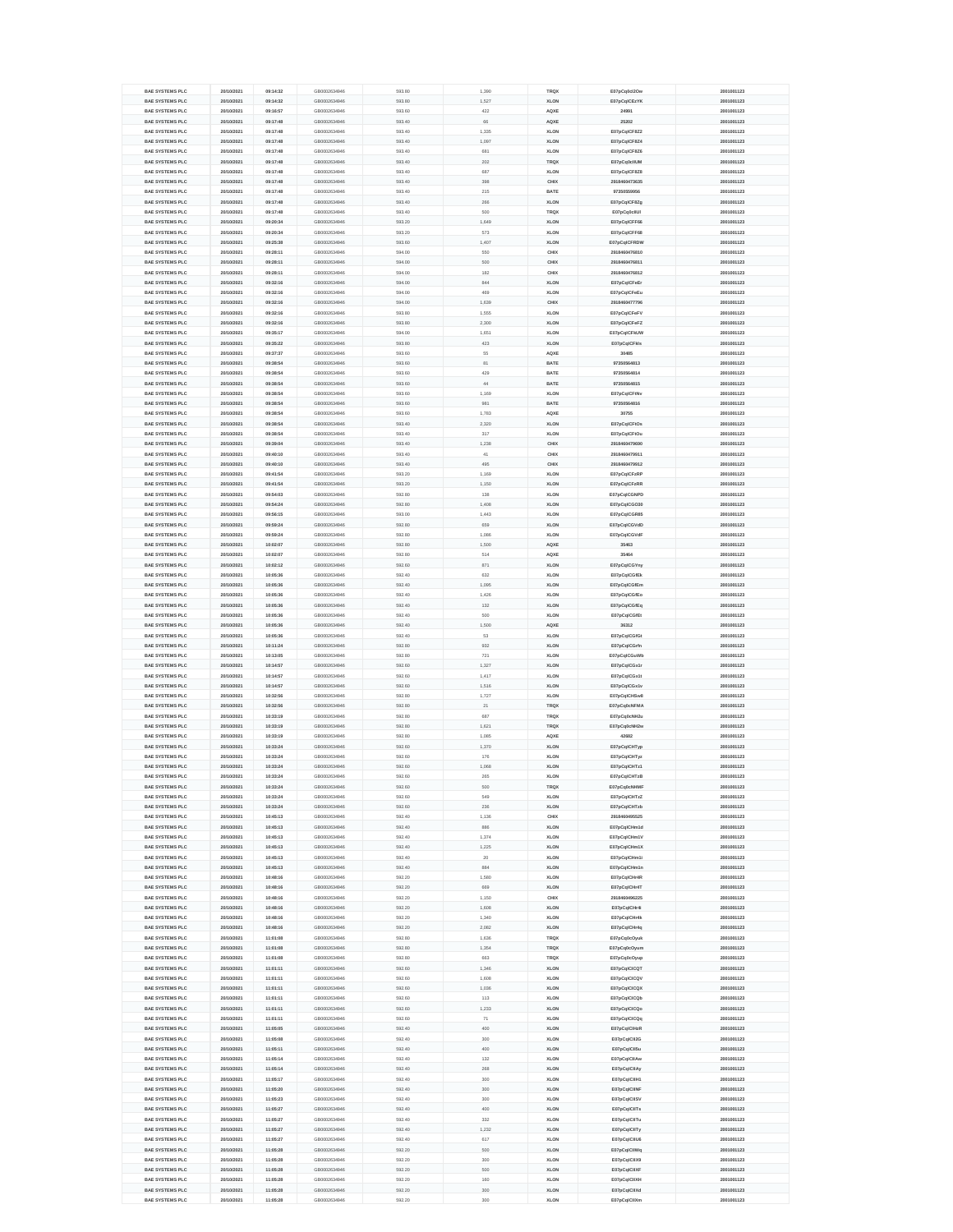|                        | 20/10/2021 | 11:05:28 | GB0002634946 | 592.20 | 400   | <b>XLON</b> | E07pCqlCllXq  | 2001001123 |
|------------------------|------------|----------|--------------|--------|-------|-------------|---------------|------------|
| <b>BAE SYSTEMS PLC</b> |            |          |              | 592.20 | 146   | <b>XLON</b> |               |            |
| <b>BAE SYSTEMS PLC</b> | 20/10/2021 | 11:05:28 | GB0002634946 |        |       |             | E07pCqICIIXt  | 2001001123 |
| <b>BAE SYSTEMS PLC</b> | 20/10/2021 | 11:05:28 | GB0002634946 | 592.20 | 168   | <b>XLON</b> | E07pCqICIIXv  | 2001001123 |
| <b>BAE SYSTEMS PLC</b> | 20/10/2021 | 11:05:28 | GB0002634946 | 592.20 | 62    | <b>XLON</b> | E07pCqICIIXx  | 2001001123 |
| <b>BAE SYSTEMS PLC</b> | 20/10/2021 | 11:05:28 | GB0002634946 | 592.20 | 84    | <b>XLON</b> | E07pCqICIIY2  | 2001001123 |
| <b>BAE SYSTEMS PLC</b> | 20/10/2021 | 11:05:28 | GB0002634946 | 592.20 | 216   | <b>XLON</b> | E07pCqICIIY4  | 2001001123 |
| <b>BAE SYSTEMS PLC</b> | 20/10/2021 | 11:05:29 | GB0002634946 | 592.20 | 500   | <b>XLON</b> | E07pCqICIIYH  | 2001001123 |
| <b>BAE SYSTEMS PLC</b> | 20/10/2021 | 11:05:29 | GB0002634946 | 592.20 | 960   | <b>XLON</b> | E07pCqICIIYJ  | 2001001123 |
|                        |            |          |              |        |       |             |               |            |
| <b>BAE SYSTEMS PLC</b> | 20/10/2021 | 11:05:29 | GB0002634946 | 592.20 | 40    | <b>XLON</b> | E07pCqICIIYT  | 2001001123 |
| <b>BAE SYSTEMS PLC</b> | 20/10/2021 | 11:05:29 | GB0002634946 | 592.20 | 500   | <b>XLON</b> | E07pCqICIIYq  | 2001001123 |
| <b>BAE SYSTEMS PLC</b> | 20/10/2021 | 11:05:29 | GB0002634946 | 592.20 | 400   | <b>XLON</b> | E07pCqlCllar  | 2001001123 |
| <b>BAE SYSTEMS PLC</b> | 20/10/2021 | 11:05:29 | GB0002634946 | 592.20 | 400   | <b>XLON</b> | E07pCqICIIc2  | 2001001123 |
| <b>BAE SYSTEMS PLC</b> | 20/10/2021 | 11:05:29 | GB0002634946 | 592.20 | 120   | <b>XLON</b> | E07pCqICIIc4  | 2001001123 |
|                        |            |          |              |        |       |             |               |            |
| <b>BAE SYSTEMS PLC</b> | 20/10/2021 | 11:29:13 | GB0002634946 | 593.00 | 46    | <b>CHIX</b> | 2918460505716 | 2001001123 |
| <b>BAE SYSTEMS PLC</b> | 20/10/2021 | 11:29:13 | GB0002634946 | 593.00 | 2,380 | <b>XLON</b> | E07pCqlClrHk  | 2001001123 |
| <b>BAE SYSTEMS PLC</b> | 20/10/2021 | 11:29:13 | GB0002634946 | 593.00 | 733   | <b>XLON</b> | E07pCqlClrHm  | 2001001123 |
| <b>BAE SYSTEMS PLC</b> | 20/10/2021 | 11:30:06 | GB0002634946 | 593.00 | 36    | <b>AQXE</b> | 54160         | 2001001123 |
| <b>BAE SYSTEMS PLC</b> | 20/10/2021 | 11:30:06 | GB0002634946 | 593.00 | 703   | <b>XLON</b> | E07pCqlClsGQ  | 2001001123 |
|                        |            |          |              |        |       |             |               |            |
| <b>BAE SYSTEMS PLC</b> | 20/10/2021 | 11:30:06 | GB0002634946 | 593.00 | 1,836 | <b>XLON</b> | E07pCqICIsGU  | 2001001123 |
| <b>BAE SYSTEMS PLC</b> | 20/10/2021 | 11:30:06 | GB0002634946 | 593.00 | 1,394 | <b>BATE</b> | 97350585000   | 2001001123 |
| <b>BAE SYSTEMS PLC</b> | 20/10/2021 | 11:30:06 | GB0002634946 | 593.00 | 500   | <b>XLON</b> | E07pCqlClsGs  | 2001001123 |
| <b>BAE SYSTEMS PLC</b> | 20/10/2021 | 11:30:06 | GB0002634946 | 593.00 | 16    | <b>XLON</b> | E07pCqICIsGu  | 2001001123 |
|                        |            |          |              | 593.00 | 651   | <b>XLON</b> |               |            |
| <b>BAE SYSTEMS PLC</b> | 20/10/2021 | 11:30:06 | GB0002634946 |        |       |             | E07pCqlClsGz  | 2001001123 |
| <b>BAE SYSTEMS PLC</b> | 20/10/2021 | 11:30:06 | GB0002634946 | 593.00 | 8     | <b>TRQX</b> | E07pCq0cQdNN  | 2001001123 |
| <b>BAE SYSTEMS PLC</b> | 20/10/2021 | 11:31:46 | GB0002634946 | 593.00 | 46    | <b>XLON</b> | E07pCqICIvGI  | 2001001123 |
| <b>BAE SYSTEMS PLC</b> | 20/10/2021 | 11:32:28 | GB0002634946 | 593.00 | 2,057 | <b>XLON</b> | E07pCqIClw7y  | 2001001123 |
| <b>BAE SYSTEMS PLC</b> | 20/10/2021 | 11:32:28 | GB0002634946 | 593.00 | 247   | <b>XLON</b> | E07pCqIClw80  | 2001001123 |
| <b>BAE SYSTEMS PLC</b> | 20/10/2021 | 11:32:28 | GB0002634946 | 593.00 | 1,538 | <b>XLON</b> | E07pCqICIw82  | 2001001123 |
| <b>BAE SYSTEMS PLC</b> | 20/10/2021 |          | GB0002634946 | 593.00 | 1,704 | <b>XLON</b> |               | 2001001123 |
|                        |            | 11:32:28 |              |        |       |             | E07pCqIClw84  |            |
| <b>BAE SYSTEMS PLC</b> | 20/10/2021 | 11:39:11 | GB0002634946 | 592.80 | 1,414 | <b>XLON</b> | E07pCqICJ5EJ  | 2001001123 |
| <b>BAE SYSTEMS PLC</b> | 20/10/2021 | 11:39:11 | GB0002634946 | 592.80 | 1,123 | <b>XLON</b> | E07pCqICJ5EL  | 2001001123 |
| <b>BAE SYSTEMS PLC</b> | 20/10/2021 | 11:39:11 | GB0002634946 | 592.80 | 947   | <b>XLON</b> | E07pCqICJ5EY  | 2001001123 |
| <b>BAE SYSTEMS PLC</b> | 20/10/2021 | 11:39:11 | GB0002634946 | 592.80 | 467   | <b>XLON</b> | E07pCqICJ5Ea  | 2001001123 |
| <b>BAE SYSTEMS PLC</b> | 20/10/2021 | 11:39:11 | GB0002634946 | 592.80 | 418   | <b>XLON</b> | E07pCqICJ5Ec  | 2001001123 |
|                        |            |          |              |        |       |             |               |            |
| <b>BAE SYSTEMS PLC</b> | 20/10/2021 | 11:39:11 | GB0002634946 | 592.80 | 1,269 | <b>TRQX</b> | E07pCq0cR7YX  | 2001001123 |
| <b>BAE SYSTEMS PLC</b> | 20/10/2021 | 11:39:11 | GB0002634946 | 592.80 | 602   | <b>XLON</b> | E07pCqICJ5FB  | 2001001123 |
| <b>BAE SYSTEMS PLC</b> | 20/10/2021 | 11:39:44 | GB0002634946 | 592.80 | 500   | <b>XLON</b> | E07pCqICJ5vU  | 2001001123 |
| <b>BAE SYSTEMS PLC</b> | 20/10/2021 | 11:39:44 | GB0002634946 | 592.80 | 237   | <b>XLON</b> | E07pCqICJ5vc  | 2001001123 |
| <b>BAE SYSTEMS PLC</b> | 20/10/2021 | 11:39:44 | GB0002634946 | 592.80 | 146   | <b>XLON</b> | E07pCqICJ5vg  | 2001001123 |
|                        |            |          |              |        |       |             |               |            |
| <b>BAE SYSTEMS PLC</b> | 20/10/2021 | 11:52:32 | GB0002634946 | 592.80 | 1,116 | <b>XLON</b> | E07pCqICJM2C  | 2001001123 |
| <b>BAE SYSTEMS PLC</b> | 20/10/2021 | 11:52:32 | GB0002634946 | 592.80 | 1,456 | <b>XLON</b> | E07pCqICJM2E  | 2001001123 |
| <b>BAE SYSTEMS PLC</b> | 20/10/2021 | 12:04:06 | GB0002634946 | 593.00 | 600   | <b>TRQX</b> | E07pCq0cSPQW  | 2001001123 |
| <b>BAE SYSTEMS PLC</b> | 20/10/2021 | 12:04:06 | GB0002634946 | 593.00 | 4,067 | <b>XLON</b> | E07pCqICJelm  | 2001001123 |
| <b>BAE SYSTEMS PLC</b> | 20/10/2021 | 12:04:06 | GB0002634946 | 593.00 | 641   | <b>BATE</b> | 97350590507   | 2001001123 |
|                        |            |          |              |        |       |             |               |            |
| <b>BAE SYSTEMS PLC</b> | 20/10/2021 | 12:04:06 | GB0002634946 | 593.00 | 1,184 | <b>CHIX</b> | 2918460512719 | 2001001123 |
| <b>BAE SYSTEMS PLC</b> | 20/10/2021 | 12:04:06 | GB0002634946 | 593.00 | 395   | <b>CHIX</b> | 2918460512720 | 2001001123 |
| <b>BAE SYSTEMS PLC</b> | 20/10/2021 | 12:04:06 | GB0002634946 | 593.00 | 396   | <b>CHIX</b> | 2918460512721 | 2001001123 |
| <b>BAE SYSTEMS PLC</b> | 20/10/2021 | 12:13:48 | GB0002634946 | 595.20 | 1,426 | <b>XLON</b> | E07pCqICJwv1  | 2001001123 |
| <b>BAE SYSTEMS PLC</b> | 20/10/2021 | 12:13:48 | GB0002634946 | 595.20 | 798   | <b>XLON</b> | E07pCqICJwvE  | 2001001123 |
| <b>BAE SYSTEMS PLC</b> | 20/10/2021 | 12:13:48 | GB0002634946 | 595.20 | 628   | <b>XLON</b> | E07pCqICJwvG  | 2001001123 |
|                        |            |          |              |        |       |             |               |            |
| <b>BAE SYSTEMS PLC</b> | 20/10/2021 | 12:13:48 | GB0002634946 | 595.20 | 2,629 | <b>XLON</b> | E07pCqICJwvI  | 2001001123 |
| <b>BAE SYSTEMS PLC</b> | 20/10/2021 | 12:13:48 | GB0002634946 | 595.20 | 1,426 | <b>XLON</b> | E07pCqICJwvS  | 2001001123 |
| <b>BAE SYSTEMS PLC</b> | 20/10/2021 | 12:13:48 | GB0002634946 | 595.20 | 1,331 | <b>XLON</b> | E07pCqICJwvU  | 2001001123 |
| <b>BAE SYSTEMS PLC</b> | 20/10/2021 | 12:13:48 | GB0002634946 | 595.20 | 1,000 | <b>XLON</b> | E07pCqICJwvf  | 2001001123 |
| <b>BAE SYSTEMS PLC</b> | 20/10/2021 | 12:13:48 | GB0002634946 | 595.20 | 426   | <b>XLON</b> | E07pCqICJwvl  | 2001001123 |
| <b>BAE SYSTEMS PLC</b> | 20/10/2021 | 12:13:48 | GB0002634946 |        |       |             |               |            |
|                        |            |          |              |        |       |             |               |            |
|                        |            |          |              | 595.20 | 500   | <b>XLON</b> | E07pCqICJwvp  | 2001001123 |
| <b>BAE SYSTEMS PLC</b> | 20/10/2021 | 12:15:18 | GB0002634946 | 595.40 | 1,284 | <b>XLON</b> | E07pCqICJzEd  | 2001001123 |
| <b>BAE SYSTEMS PLC</b> | 20/10/2021 | 12:15:18 | GB0002634946 | 595.40 | 1,284 | <b>XLON</b> | E07pCqICJzEr  | 2001001123 |
| <b>BAE SYSTEMS PLC</b> | 20/10/2021 | 12:15:18 | GB0002634946 | 595.40 | 296   | <b>XLON</b> | E07pCqICJzEt  | 2001001123 |
| <b>BAE SYSTEMS PLC</b> | 20/10/2021 | 12:15:18 | GB0002634946 | 595.40 | 1,284 | <b>XLON</b> | E07pCqICJzEx  | 2001001123 |
| <b>BAE SYSTEMS PLC</b> | 20/10/2021 |          | GB0002634946 | 595.40 | 366   |             |               | 2001001123 |
|                        |            | 12:15:18 |              |        |       | <b>XLON</b> | E07pCqICJzEz  |            |
| <b>BAE SYSTEMS PLC</b> | 20/10/2021 | 12:15:18 | GB0002634946 | 595.40 | 1,284 | <b>XLON</b> | E07pCqICJzF3  | 2001001123 |
| <b>BAE SYSTEMS PLC</b> | 20/10/2021 | 12:15:18 | GB0002634946 | 595.40 | 366   | <b>XLON</b> | E07pCqICJzF5  | 2001001123 |
| <b>BAE SYSTEMS PLC</b> | 20/10/2021 | 12:15:18 | GB0002634946 | 595.40 | 1,284 | <b>XLON</b> | E07pCqICJzFb  | 2001001123 |
| <b>BAE SYSTEMS PLC</b> | 20/10/2021 | 12:19:01 | GB0002634946 | 595.40 | 1,284 | <b>XLON</b> | E07pCqICK46K  | 2001001123 |
| <b>BAE SYSTEMS PLC</b> | 20/10/2021 | 12:19:01 | GB0002634946 | 595.40 | 1,241 | <b>XLON</b> | E07pCqICK46O  | 2001001123 |
| <b>BAE SYSTEMS PLC</b> | 20/10/2021 | 12:19:01 | GB0002634946 | 595.40 | 335   | <b>XLON</b> | E07pCqICK46S  | 2001001123 |
|                        |            |          |              |        |       |             |               |            |
| <b>BAE SYSTEMS PLC</b> | 20/10/2021 | 12:19:01 | GB0002634946 | 595.40 | 58    | <b>XLON</b> | E07pCqICK46U  | 2001001123 |
| <b>BAE SYSTEMS PLC</b> | 20/10/2021 | 12:19:01 | GB0002634946 | 595.40 | 1,284 | <b>XLON</b> | E07pCqICK46m  | 2001001123 |
| <b>BAE SYSTEMS PLC</b> | 20/10/2021 | 12:19:01 | GB0002634946 | 595.40 | 1,241 | <b>XLON</b> | E07pCqICK46o  | 2001001123 |
| <b>BAE SYSTEMS PLC</b> | 20/10/2021 | 12:19:01 | GB0002634946 | 595.40 | 1,284 | <b>XLON</b> | E07pCqICK478  | 2001001123 |
| <b>BAE SYSTEMS PLC</b> | 20/10/2021 | 12:19:01 | GB0002634946 | 595.40 | 300   | <b>XLON</b> | E07pCqICK47A  | 2001001123 |
| <b>BAE SYSTEMS PLC</b> | 20/10/2021 | 12:19:01 | GB0002634946 | 595.40 | 587   | <b>XLON</b> |               | 2001001123 |
|                        |            |          |              |        |       |             | E07pCqICK47E  |            |
| <b>BAE SYSTEMS PLC</b> | 20/10/2021 | 12:19:01 | GB0002634946 | 595.40 | 1,284 | <b>XLON</b> | E07pCqICK47L  | 2001001123 |
| <b>BAE SYSTEMS PLC</b> | 20/10/2021 | 12:19:01 | GB0002634946 | 595.40 | 689   | <b>XLON</b> | E07pCqICK47N  | 2001001123 |
| <b>BAE SYSTEMS PLC</b> | 20/10/2021 | 12:19:01 | GB0002634946 | 595.40 | 654   | <b>XLON</b> | E07pCqICK47T  | 2001001123 |
| <b>BAE SYSTEMS PLC</b> | 20/10/2021 | 12:19:01 | GB0002634946 | 595.40 | 500   | <b>XLON</b> | E07pCqICK47c  | 2001001123 |
| <b>BAE SYSTEMS PLC</b> | 20/10/2021 | 12:19:01 | GB0002634946 | 595.40 | 1,284 | <b>XLON</b> | E07pCqICK47I  | 2001001123 |
| <b>BAE SYSTEMS PLC</b> | 20/10/2021 | 12:19:01 | GB0002634946 | 595.40 | 1,301 | <b>XLON</b> | E07pCqICK47n  | 2001001123 |
|                        |            |          |              |        |       |             |               |            |
| <b>BAE SYSTEMS PLC</b> | 20/10/2021 | 12:19:01 | GB0002634946 | 595.20 | 1,200 | <b>XLON</b> | E07pCqICK49m  | 2001001123 |
| <b>BAE SYSTEMS PLC</b> | 20/10/2021 | 12:19:01 | GB0002634946 | 595.20 | 156   | <b>TRQX</b> | E07pCq0cTEqr  | 2001001123 |
| <b>BAE SYSTEMS PLC</b> | 20/10/2021 | 12:19:01 | GB0002634946 | 595.20 | 156   | <b>TRQX</b> | E07pCq0cTEqz  | 2001001123 |
| <b>BAE SYSTEMS PLC</b> | 20/10/2021 | 12:19:01 | GB0002634946 | 595.20 | 166   | <b>TRQX</b> | E07pCq0cTEr1  | 2001001123 |
| <b>BAE SYSTEMS PLC</b> | 20/10/2021 | 12:19:01 | GB0002634946 | 595.20 | 31    | <b>CHIX</b> | 2918460515793 | 2001001123 |
| <b>BAE SYSTEMS PLC</b> | 20/10/2021 | 12:19:01 | GB0002634946 | 595.20 | 16    | <b>BATE</b> | 97350592875   | 2001001123 |
|                        |            |          |              |        |       |             |               |            |
| <b>BAE SYSTEMS PLC</b> | 20/10/2021 | 12:19:01 | GB0002634946 | 595.20 | 156   | <b>TRQX</b> | E07pCq0cTErA  | 2001001123 |
| <b>BAE SYSTEMS PLC</b> | 20/10/2021 | 12:19:01 | GB0002634946 | 595.20 | 1,200 | <b>XLON</b> | E07pCqICK49x  | 2001001123 |
| <b>BAE SYSTEMS PLC</b> | 20/10/2021 | 12:19:01 | GB0002634946 | 595.20 | 452   | <b>XLON</b> | E07pCqICK4AT  | 2001001123 |
| <b>BAE SYSTEMS PLC</b> | 20/10/2021 | 12:19:01 | GB0002634946 | 595.20 | 96    | <b>TRQX</b> | E07pCq0cTErY  | 2001001123 |
| <b>BAE SYSTEMS PLC</b> | 20/10/2021 | 12:19:01 | GB0002634946 | 595.20 | 748   | <b>XLON</b> | E07pCqICK4AV  | 2001001123 |
| <b>BAE SYSTEMS PLC</b> | 20/10/2021 | 12:19:01 | GB0002634946 | 595.20 | 60    | <b>TRQX</b> |               | 2001001123 |
|                        |            |          |              |        |       |             | E07pCq0cTErb  |            |
| <b>BAE SYSTEMS PLC</b> | 20/10/2021 | 12:19:01 | GB0002634946 | 595.20 | 16    | <b>BATE</b> | 97350592877   | 2001001123 |
| <b>BAE SYSTEMS PLC</b> | 20/10/2021 | 12:27:58 | GB0002634946 | 595.40 | 1,261 | <b>XLON</b> | E07pCqICKFZI  | 2001001123 |
| <b>BAE SYSTEMS PLC</b> | 20/10/2021 | 12:28:26 | GB0002634946 | 595.40 | 1,261 | <b>XLON</b> | E07pCqICKG4i  | 2001001123 |
| <b>BAE SYSTEMS PLC</b> | 20/10/2021 | 12:28:26 | GB0002634946 | 595.40 | 1,200 | <b>TRQX</b> | E07pCq0cTjdA  | 2001001123 |
| <b>BAE SYSTEMS PLC</b> | 20/10/2021 | 12:28:26 | GB0002634946 | 595.40 | 1,261 | <b>XLON</b> | E07pCqICKG4u  | 2001001123 |
| <b>BAE SYSTEMS PLC</b> | 20/10/2021 | 12:28:26 | GB0002634946 | 595.40 | 1,255 | <b>XLON</b> | E07pCqICKG59  | 2001001123 |
|                        |            |          |              |        |       |             |               |            |
| <b>BAE SYSTEMS PLC</b> | 20/10/2021 | 12:34:33 | GB0002634946 | 595.40 | 1,892 | <b>CHIX</b> | 2918460518778 | 2001001123 |
| <b>BAE SYSTEMS PLC</b> | 20/10/2021 | 12:34:56 | GB0002634946 | 595.20 | 1,930 | <b>XLON</b> | E07pCqICKOXO  | 2001001123 |
| <b>BAE SYSTEMS PLC</b> | 20/10/2021 | 12:34:56 | GB0002634946 | 595.20 | 293   | <b>TRQX</b> | E07pCq0cU5bg  | 2001001123 |
| <b>BAE SYSTEMS PLC</b> | 20/10/2021 | 12:34:56 | GB0002634946 | 595.20 | 54    | <b>XLON</b> | E07pCqICKOXQ  | 2001001123 |
| <b>BAE SYSTEMS PLC</b> | 20/10/2021 | 12:34:56 | GB0002634946 | 595.20 | 1,257 | <b>XLON</b> | E07pCqICKOXS  | 2001001123 |
| <b>BAE SYSTEMS PLC</b> | 20/10/2021 | 12:34:56 | GB0002634946 | 595.20 | 1,223 | <b>XLON</b> | E07pCqICKOXU  | 2001001123 |
| <b>BAE SYSTEMS PLC</b> | 20/10/2021 | 12:34:56 | GB0002634946 | 595.20 | 313   | <b>BATE</b> | 97350595268   | 2001001123 |
|                        |            |          |              |        |       |             |               |            |
| <b>BAE SYSTEMS PLC</b> | 20/10/2021 | 12:34:56 | GB0002634946 | 595.20 | 577   | <b>CHIX</b> | 2918460518838 | 2001001123 |
| <b>BAE SYSTEMS PLC</b> | 20/10/2021 | 12:34:56 | GB0002634946 | 595.20 | 386   | <b>CHIX</b> | 2918460518840 | 2001001123 |
| <b>BAE SYSTEMS PLC</b> | 20/10/2021 | 12:35:33 | GB0002634946 | 595.00 | 1,772 | <b>XLON</b> | E07pCqICKPXp  | 2001001123 |
| <b>BAE SYSTEMS PLC</b> | 20/10/2021 | 12:35:33 | GB0002634946 | 595.00 | 1,562 | <b>XLON</b> | E07pCqICKPXt  | 2001001123 |
| <b>BAE SYSTEMS PLC</b> | 20/10/2021 | 12:35:33 | GB0002634946 | 595.00 | 345   | <b>AQXE</b> | 66003         | 2001001123 |
| <b>BAE SYSTEMS PLC</b> | 20/10/2021 | 12:35:33 | GB0002634946 | 595.00 | 279   | <b>BATE</b> | 97350595337   | 2001001123 |
| <b>BAE SYSTEMS PLC</b> | 20/10/2021 | 12:35:33 | GB0002634946 | 595.00 | 516   | <b>CHIX</b> | 2918460518909 | 2001001123 |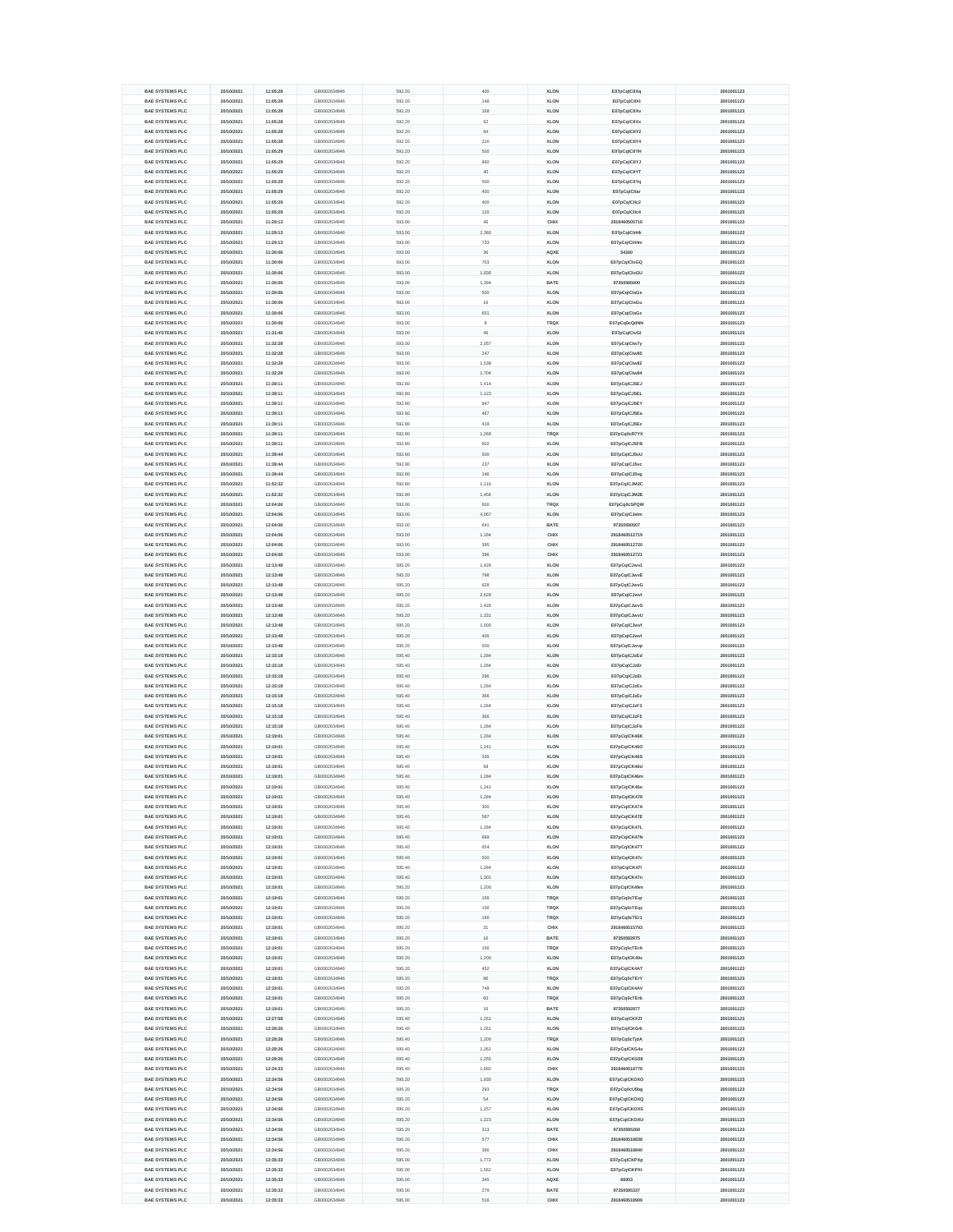| <b>BAE SYSTEMS PLC</b>                           | 20/10/2021               | 12:35:33             | GB0002634946                 | 595.00           | 120          | <b>TRQX</b>                | E07pCq0cU7OP               | 2001001123               |
|--------------------------------------------------|--------------------------|----------------------|------------------------------|------------------|--------------|----------------------------|----------------------------|--------------------------|
| <b>BAE SYSTEMS PLC</b>                           | 20/10/2021               | 12:35:33             | GB0002634946                 | 595.00           | 141          | <b>TRQX</b>                | E07pCq0cU7OV               | 2001001123               |
| <b>BAE SYSTEMS PLC</b>                           | 20/10/2021               | 12:39:10             | GB0002634946                 | 594.80           | 626          | <b>BATE</b>                | 97350596002                | 2001001123               |
| <b>BAE SYSTEMS PLC</b>                           | 20/10/2021               | 12:39:52             | GB0002634946                 | 594.80           | 1,223        | <b>TRQX</b>                | E07pCq0cULzu               | 2001001123               |
| <b>BAE SYSTEMS PLC</b>                           | 20/10/2021               | 12:39:52             | GB0002634946                 | 594.80           | 1,956        | <b>XLON</b>                | E07pCqICKW93               | 2001001123               |
| <b>BAE SYSTEMS PLC</b>                           | 20/10/2021               | 12:39:52             | GB0002634946                 | 594.80           | 714          | <b>BATE</b>                | 97350596147                | 2001001123               |
| <b>BAE SYSTEMS PLC</b>                           | 20/10/2021               | 12:40:22             | GB0002634946                 | 594.60           | 1,342        | <b>XLON</b>                | E07pCqICKXEQ               | 2001001123               |
| <b>BAE SYSTEMS PLC</b>                           | 20/10/2021               | 12:40:22             | GB0002634946                 | 594.60           | 191          | <b>XLON</b>                | E07pCqICKXEZ               | 2001001123               |
| <b>BAE SYSTEMS PLC</b>                           | 20/10/2021               | 12:40:22             | GB0002634946                 | 594.60           | 766          | <b>XLON</b>                | E07pCqICKXEb               | 2001001123               |
| <b>BAE SYSTEMS PLC</b>                           | 20/10/2021               | 12:40:22             | GB0002634946                 | 594.60           | 385          | <b>XLON</b>                | E07pCqICKXEg               | 2001001123               |
| <b>BAE SYSTEMS PLC</b>                           | 20/10/2021               | 12:40:22             | GB0002634946                 | 594.60           | 1,663        | <b>XLON</b>                | E07pCqICKXEi               | 2001001123               |
| <b>BAE SYSTEMS PLC</b>                           | 20/10/2021               | 12:46:10             | GB0002634946                 | 594.40           | 1,274        | <b>CHIX</b>                | 2918460521193              | 2001001123               |
| <b>BAE SYSTEMS PLC</b>                           | 20/10/2021               | 12:53:21             | GB0002634946                 | 594.20           | 600          | <b>XLON</b>                | E07pCqICKrRo               | 2001001123               |
| <b>BAE SYSTEMS PLC</b>                           | 20/10/2021               | 12:53:21             | GB0002634946                 | 594.20           | 563          | <b>XLON</b>                | E07pCqICKrRq               | 2001001123               |
|                                                  |                          |                      |                              | 594.20           | 1,185        | <b>CHIX</b>                |                            |                          |
| <b>BAE SYSTEMS PLC</b>                           | 20/10/2021               | 12:53:28             | GB0002634946                 |                  |              |                            | 2918460522533              | 2001001123               |
| <b>BAE SYSTEMS PLC</b>                           | 20/10/2021               | 13:03:26             | GB0002634946                 | 594.00           | 1,472        | <b>XLON</b>                | E07pCqICL5S3               | 2001001123               |
| <b>BAE SYSTEMS PLC</b>                           | 20/10/2021               | 13:03:26             | GB0002634946                 | 594.00           | 608          | <b>XLON</b>                | E07pCqICL5S9               | 2001001123               |
| <b>BAE SYSTEMS PLC</b>                           | 20/10/2021               | 13:16:14             | GB0002634946                 | 593.80           | 1,405        | <b>XLON</b>                | E07pCqICLNDb               | 2001001123               |
| <b>BAE SYSTEMS PLC</b>                           | 20/10/2021               | 13:16:14             | GB0002634946                 | 593.80           | 1,391        | <b>XLON</b>                | E07pCqICLNDd               | 2001001123               |
| <b>BAE SYSTEMS PLC</b>                           | 20/10/2021               | 13:16:14             | GB0002634946                 | 593.80           | 461          | <b>XLON</b>                | E07pCqICLNDg               | 2001001123               |
| <b>BAE SYSTEMS PLC</b>                           | 20/10/2021               | 13:17:35             | GB0002634946                 | 593.40           | 682          | <b>XLON</b>                | E07pCqICLPFJ               | 2001001123               |
| <b>BAE SYSTEMS PLC</b>                           | 20/10/2021               | 13:17:35             | GB0002634946                 | 593.40           | 712          | <b>XLON</b>                | E07pCqICLPFL               | 2001001123               |
| <b>BAE SYSTEMS PLC</b>                           | 20/10/2021               | 13:17:35             | GB0002634946                 | 593.40           | 406          | <b>CHIX</b>                | 2918460527809              | 2001001123               |
| <b>BAE SYSTEMS PLC</b>                           | 20/10/2021               | 13:17:35             | GB0002634946                 | 593.40           | 219          | <b>BATE</b>                | 97350602668                | 2001001123               |
| <b>BAE SYSTEMS PLC</b>                           | 20/10/2021               | 13:17:35             | GB0002634946                 | 593.40           | 206          | <b>TRQX</b>                | E07pCq0cWIZZ               | 2001001123               |
| <b>BAE SYSTEMS PLC</b>                           | 20/10/2021               | 13:17:35             | GB0002634946                 | 593.40           | 271          | <b>BATE</b>                | 97350602669                | 2001001123               |
| <b>BAE SYSTEMS PLC</b>                           | 20/10/2021               | 13:17:36             | GB0002634946                 | 593.20           | 181          | <b>XLON</b>                | E07pCqICLPHD               | 2001001123               |
| <b>BAE SYSTEMS PLC</b>                           | 20/10/2021               | 13:17:36             | GB0002634946                 | 593.20           | 179          | <b>XLON</b>                | E07pCqICLPHF               | 2001001123               |
| <b>BAE SYSTEMS PLC</b>                           | 20/10/2021               | 13:17:36             | GB0002634946                 | 593.20           | 647          | <b>XLON</b>                | E07pCqICLPHH               | 2001001123               |
| <b>BAE SYSTEMS PLC</b>                           | 20/10/2021               | 13:17:36             | GB0002634946                 | 593.20           | 278          | <b>XLON</b>                | E07pCqICLPHJ               | 2001001123               |
| <b>BAE SYSTEMS PLC</b>                           | 20/10/2021               | 13:17:36             | GB0002634946                 | 593.20           | 102          | <b>XLON</b>                | E07pCqICLPHL               | 2001001123               |
| <b>BAE SYSTEMS PLC</b>                           | 20/10/2021               | 13:17:36             | GB0002634946                 | 593.20           | 379          | <b>XLON</b>                | E07pCqICLPHN               | 2001001123               |
| <b>BAE SYSTEMS PLC</b>                           | 20/10/2021               | 13:17:36             | GB0002634946                 | 593.20           | 828          | <b>XLON</b>                | E07pCqICLPHP               | 2001001123               |
| <b>BAE SYSTEMS PLC</b>                           | 20/10/2021               | 13:17:36             | GB0002634946                 | 593.20           | 44           | <b>TRQX</b>                | E07pCq0cWlc3               | 2001001123               |
| <b>BAE SYSTEMS PLC</b>                           | 20/10/2021               | 13:17:36             | GB0002634946                 | 593.20           | 404          | <b>CHIX</b>                | 2918460527811              | 2001001123               |
| <b>BAE SYSTEMS PLC</b>                           | 20/10/2021               | 13:17:36             | GB0002634946                 | 593.20           | 218          | <b>BATE</b>                | 97350602670                | 2001001123               |
| <b>BAE SYSTEMS PLC</b>                           | 20/10/2021               | 13:17:36             | GB0002634946                 | 593.20           | 161          | <b>TRQX</b>                | E07pCq0cWIc6               | 2001001123               |
| <b>BAE SYSTEMS PLC</b>                           | 20/10/2021               | 13:17:36             | GB0002634946                 | 593.20           | 270          | <b>CHIX</b>                | 2918460527812              | 2001001123               |
| <b>BAE SYSTEMS PLC</b>                           | 20/10/2021               | 13:17:46             | GB0002634946                 | 592.80           | 118          | <b>XLON</b>                | E07pCqICLPWx               | 2001001123               |
| <b>BAE SYSTEMS PLC</b>                           | 20/10/2021               | 13:17:46             | GB0002634946                 | 592.80           | 649          | <b>XLON</b>                | E07pCqICLPWz               | 2001001123               |
| <b>BAE SYSTEMS PLC</b>                           | 20/10/2021               | 13:17:46             | GB0002634946                 | 592.80           | 1,010        | <b>XLON</b>                | E07pCqICLPX1               | 2001001123               |
| <b>BAE SYSTEMS PLC</b>                           | 20/10/2021               | 13:17:48             | GB0002634946                 | 592.60           | 735          | <b>XLON</b>                | E07pCqICLPbQ               | 2001001123               |
| <b>BAE SYSTEMS PLC</b>                           | 20/10/2021               | 13:17:55             | GB0002634946                 | 592.60           | 511          | <b>XLON</b>                | E07pCqICLPgs               | 2001001123               |
| <b>BAE SYSTEMS PLC</b>                           | 20/10/2021               | 13:27:46             | GB0002634946                 | 592.00           | 29           | <b>XLON</b>                | E07pCqICLdSh               | 2001001123               |
| <b>BAE SYSTEMS PLC</b>                           | 20/10/2021               | 13:27:46             | GB0002634946                 | 592.00           | 500          | <b>XLON</b>                | E07pCqICLdSj               | 2001001123               |
| <b>BAE SYSTEMS PLC</b>                           | 20/10/2021               | 13:27:46             | GB0002634946                 | 592.00           | 1,580        | <b>XLON</b>                | E07pCqICLdSn               | 2001001123               |
| <b>BAE SYSTEMS PLC</b>                           | 20/10/2021               | 13:27:46             | GB0002634946                 | 592.00           | 1,518        | <b>XLON</b>                | E07pCqICLdSp               | 2001001123               |
| <b>BAE SYSTEMS PLC</b>                           | 20/10/2021               | 13:27:46             | GB0002634946                 | 592.00           | 2,999        | <b>XLON</b>                | E07pCqICLdSt               | 2001001123               |
| <b>BAE SYSTEMS PLC</b>                           | 20/10/2021               | 13:27:46             | GB0002634946                 | 592.00           | 579          | <b>XLON</b>                | E07pCqICLdTF               | 2001001123               |
| <b>BAE SYSTEMS PLC</b>                           | 20/10/2021               | 13:27:46             | GB0002634946                 | 592.00           | 290          | <b>XLON</b>                | E07pCqICLdTJ               | 2001001123               |
| <b>BAE SYSTEMS PLC</b>                           | 20/10/2021               | 13:27:50             | GB0002634946                 | 591.80           | 360          | <b>BATE</b>                | 97350604580                | 2001001123               |
| <b>BAE SYSTEMS PLC</b>                           | 20/10/2021               | 13:27:50             | GB0002634946                 | 591.80           | 500          | <b>XLON</b>                | E07pCqICLdZI               | 2001001123               |
| <b>BAE SYSTEMS PLC</b>                           | 20/10/2021               | 13:27:50             | GB0002634946                 | 591.80           | 73           | <b>XLON</b>                | E07pCqICLdZK               | 2001001123               |
| <b>BAE SYSTEMS PLC</b>                           | 20/10/2021               | 13:28:15             | GB0002634946                 | 591.80           | 359          | <b>BATE</b>                | 97350604619                | 2001001123               |
| <b>BAE SYSTEMS PLC</b>                           | 20/10/2021               | 13:30:00             | GB0002634946                 | 591.60           | 625          | <b>XLON</b>                | E07pCqICLgQV               | 2001001123               |
| <b>BAE SYSTEMS PLC</b>                           | 20/10/2021               | 13:36:48             | GB0002634946                 | 591.60           | 632          | <b>XLON</b>                | E07pCqICLpsb               | 2001001123               |
| <b>BAE SYSTEMS PLC</b>                           | 20/10/2021               | 13:41:03             | GB0002634946                 | 591.60           | 529          | <b>XLON</b>                | E07pCqICLvUr               | 2001001123               |
| <b>BAE SYSTEMS PLC</b>                           | 20/10/2021               | 13:41:03             | GB0002634946                 | 591.60           | 411          | <b>XLON</b>                | E07pCqICLvUt               | 2001001123               |
| <b>BAE SYSTEMS PLC</b>                           | 20/10/2021               | 13:41:03             | GB0002634946                 | 591.60           | 1,855        | <b>XLON</b>                | E07pCqICLvUw               | 2001001123               |
| <b>BAE SYSTEMS PLC</b>                           | 20/10/2021               | 13:44:33             | GB0002634946                 | 591.40           | 423          | <b>XLON</b>                | E07pCqICM069               | 2001001123               |
| <b>BAE SYSTEMS PLC</b>                           | 20/10/2021               | 13:44:33             | GB0002634946                 | 591.40           | 967          | <b>XLON</b>                | E07pCqICM06D               | 2001001123               |
| <b>BAE SYSTEMS PLC</b>                           | 20/10/2021               | 14:02:06             | GB0002634946                 | 591.20           | 253          | <b>XLON</b>                | E07pCqICMaJc               | 2001001123               |
| <b>BAE SYSTEMS PLC</b>                           | 20/10/2021               | 14:02:06             | GB0002634946                 | 591.20           | 1,872        | <b>XLON</b>                | E07pCqICMaJQ               | 2001001123               |
| <b>BAE SYSTEMS PLC</b>                           | 20/10/2021               | 14:02:06             | GB0002634946                 | 591.20           | 1,387        | <b>XLON</b>                | E07pCqICMaJS               | 2001001123               |
| <b>BAE SYSTEMS PLC</b>                           | 20/10/2021               | 14:02:06             | GB0002634946                 | 591.20           | 1,387        | <b>XLON</b>                | E07pCqICMaJg               | 2001001123               |
| <b>BAE SYSTEMS PLC</b>                           | 20/10/2021               | 14:02:06             | GB0002634946                 | 591.20           | 1,347        | <b>XLON</b>                | E07pCqICMaJi               | 2001001123               |
| <b>BAE SYSTEMS PLC</b>                           | 20/10/2021               | 14:02:06             | GB0002634946                 | 591.20           | 600          | <b>CHIX</b>                | 2918460539159              | 2001001123               |
| <b>BAE SYSTEMS PLC</b>                           | 20/10/2021               | 14:02:06             | GB0002634946                 | 591.20           | 367          | <b>CHIX</b>                | 2918460539160              | 2001001123               |
| <b>BAE SYSTEMS PLC</b>                           | 20/10/2021               | 14:02:06             | GB0002634946                 | 591.20           | 900          | <b>BATE</b>                | 97350612535                | 2001001123               |
| <b>BAE SYSTEMS PLC</b>                           |                          | 14:02:06             | GB0002634946                 | 591.20           | 367          | <b>CHIX</b>                | 2918460539161              | 2001001123               |
| <b>BAE SYSTEMS PLC</b>                           | 20/10/2021<br>20/10/2021 | 14:02:07             | GB0002634946                 | 591.00           | 1,347        | <b>TRQX</b>                | E07pCq0cZkcP               | 2001001123               |
|                                                  |                          |                      |                              |                  |              |                            |                            |                          |
| <b>BAE SYSTEMS PLC</b><br><b>BAE SYSTEMS PLC</b> | 20/10/2021<br>20/10/2021 | 14:10:18<br>14:10:23 | GB0002634946<br>GB0002634946 | 591.40<br>591.40 | 211<br>1,528 | <b>BATE</b><br><b>BATE</b> | 97350614929<br>97350614971 | 2001001123<br>2001001123 |
| <b>BAE SYSTEMS PLC</b>                           | 20/10/2021               | 14:10:23             | GB0002634946                 | 591.40           | 248          | <b>BATE</b>                | 97350614972                | 2001001123               |
| <b>BAE SYSTEMS PLC</b>                           | 20/10/2021               | 14:10:23             | GB0002634946                 | 591.40           | 312          | <b>BATE</b>                | 97350614974                | 2001001123               |
| <b>BAE SYSTEMS PLC</b>                           | 20/10/2021               | 14:12:03             | GB0002634946                 | 591.40           | 105          | <b>BATE</b>                | 97350615406                | 2001001123               |
| <b>BAE SYSTEMS PLC</b>                           | 20/10/2021               | 14:13:33             | GB0002634946                 | 591.40           | 584          | <b>XLON</b>                | E07pCqICMxIk               | 2001001123               |
| <b>BAE SYSTEMS PLC</b>                           | 20/10/2021               | 14:13:47             | GB0002634946                 | 591.40           | 677          | <b>XLON</b>                | E07pCqICMxel               | 2001001123               |
| <b>BAE SYSTEMS PLC</b>                           | 20/10/2021               | 14:13:47             | GB0002634946                 | 591.40           | 1,197        | <b>CHIX</b>                | 2918460543458              | 2001001123               |
| <b>BAE SYSTEMS PLC</b>                           | 20/10/2021               | 14:14:46             | GB0002634946                 | 591.40           | 192          | <b>CHIX</b>                | 2918460543824              | 2001001123               |
| <b>BAE SYSTEMS PLC</b>                           | 20/10/2021               | 14:14:48             | GB0002634946                 | 591.20           | 757          | <b>CHIX</b>                | 2918460543832              | 2001001123               |
| <b>BAE SYSTEMS PLC</b>                           | 20/10/2021               | 14:14:48             | GB0002634946                 | 591.20           | 1,018        | <b>CHIX</b>                | 2918460543833              | 2001001123               |
| <b>BAE SYSTEMS PLC</b>                           | 20/10/2021               | 14:14:48             | GB0002634946                 | 591.20           | 375          | <b>BATE</b>                | 97350616040                | 2001001123               |
| <b>BAE SYSTEMS PLC</b>                           | 20/10/2021               | 14:14:48             | GB0002634946                 | 591.20           | 391          | <b>BATE</b>                | 97350616041                | 2001001123               |
| <b>BAE SYSTEMS PLC</b>                           | 20/10/2021               | 14:15:02             | GB0002634946                 | 591.20           | 1,082        | <b>AQXE</b>                | 90865                      | 2001001123               |
| <b>BAE SYSTEMS PLC</b>                           | 20/10/2021               | 14:20:21             | GB0002634946                 | 591.40           | 132          | <b>BATE</b>                | 97350617611                | 2001001123               |
| <b>BAE SYSTEMS PLC</b>                           | 20/10/2021               | 14:21:04             | GB0002634946                 | 591.40           | 1,492        | <b>XLON</b>                |                            | 2001001123               |
|                                                  |                          |                      |                              |                  | 103          |                            | E07pCqICNAoV               |                          |
| <b>BAE SYSTEMS PLC</b>                           | 20/10/2021               | 14:21:04             | GB0002634946                 | 591.40           |              | <b>BATE</b>                | 97350617806                | 2001001123               |
| <b>BAE SYSTEMS PLC</b>                           | 20/10/2021               | 14:21:04             | GB0002634946                 | 591.40           | 434          | <b>CHIX</b>                | 2918460546188              | 2001001123               |
| <b>BAE SYSTEMS PLC</b>                           | 20/10/2021               | 14:21:04             | GB0002634946                 | 591.40           | 1,636        | <b>TRQX</b>                | E07pCq0cb4TQ               | 2001001123               |
| <b>BAE SYSTEMS PLC</b>                           | 20/10/2021               | 14:21:04             | GB0002634946                 | 591.40           | 220          | <b>TRQX</b>                | E07pCq0cb4TS               | 2001001123               |
| <b>BAE SYSTEMS PLC</b>                           | 20/10/2021               | 14:21:04             | GB0002634946                 | 591.40           | 290          | <b>CHIX</b>                | 2918460546191              | 2001001123               |
| <b>BAE SYSTEMS PLC</b>                           | 20/10/2021               | 14:21:10             | GB0002634946                 | 591.20           | 316          | <b>XLON</b>                | E07pCqICNB3V               | 2001001123               |
| <b>BAE SYSTEMS PLC</b>                           | 20/10/2021               | 14:22:01             | GB0002634946                 | 591.20           | 602          | <b>XLON</b>                | E07pCqICNCWb               | 2001001123               |
| <b>BAE SYSTEMS PLC</b>                           | 20/10/2021               | 14:22:06             | GB0002634946                 | 591.20           | 291          | <b>AQXE</b>                | 92979                      | 2001001123               |
| <b>BAE SYSTEMS PLC</b>                           | 20/10/2021               | 14:24:06             | GB0002634946                 | 591.20           | 754          | <b>XLON</b>                | E07pCqICNFzN               | 2001001123               |
| <b>BAE SYSTEMS PLC</b>                           | 20/10/2021               | 14:24:06             | GB0002634946                 | 591.20           | 1,822        | <b>XLON</b>                | E07pCqICNFzR               | 2001001123               |
| <b>BAE SYSTEMS PLC</b>                           | 20/10/2021               | 14:26:02             | GB0002634946                 | 591.20           | 1,013        | <b>XLON</b>                | E07pCqICNKLL               | 2001001123               |
| <b>BAE SYSTEMS PLC</b>                           | 20/10/2021               | 14:26:04             | GB0002634946                 | 591.20           | 1,248        | <b>XLON</b>                | E07pCqICNKSc               | 2001001123               |
| <b>BAE SYSTEMS PLC</b>                           | 20/10/2021               | 14:26:04             | GB0002634946                 | 591.20           | 191          | <b>XLON</b>                | E07pCqICNKSe               | 2001001123               |
| <b>BAE SYSTEMS PLC</b>                           | 20/10/2021               | 14:26:04             | GB0002634946                 | 591.20           | 1,018        | <b>CHIX</b>                | 2918460548132              | 2001001123               |
| <b>BAE SYSTEMS PLC</b>                           | 20/10/2021               | 14:29:41             | GB0002634946                 | 591.20           | 850          | <b>XLON</b>                | E07pCqICNS0q               | 2001001123               |
| <b>BAE SYSTEMS PLC</b>                           | 20/10/2021               | 14:30:06             | GB0002634946                 | 591.00           | 2,313        | <b>BATE</b>                | 97350620973                | 2001001123               |
| <b>BAE SYSTEMS PLC</b>                           | 20/10/2021               | 14:30:06             | GB0002634946                 | 591.00           | 2,350        | <b>XLON</b>                | E07pCqICNUAa               | 2001001123               |
| <b>BAE SYSTEMS PLC</b>                           | 20/10/2021               | 14:30:06             | GB0002634946                 | 591.00           | 455          | <b>TRQX</b>                | E07pCq0cbiBg               | 2001001123               |
| <b>BAE SYSTEMS PLC</b>                           | 20/10/2021               | 14:31:26             | GB0002634946                 | 591.00           | 232          | <b>BATE</b>                | 97350622182                | 2001001123               |
| <b>BAE SYSTEMS PLC</b>                           | 20/10/2021               | 14:31:26             | GB0002634946                 | 591.00           | 429          | <b>CHIX</b>                | 2918460551982              | 2001001123               |
| <b>BAE SYSTEMS PLC</b>                           | 20/10/2021               | 14:31:26             | GB0002634946                 | 591.00           | 1,080        | <b>XLON</b>                | E07pCqICNdNI               | 2001001123               |
| <b>BAE SYSTEMS PLC</b>                           | 20/10/2021               | 14:31:26             | GB0002634946                 | 591.00           | 1,475        | <b>XLON</b>                | E07pCqICNdNp               | 2001001123               |
|                                                  | 20/10/2021               | 14:31:26             | GB0002634946                 | 591.00           | 217          | <b>TRQX</b>                | E07pCq0cbwkT               | 2001001123               |
| <b>BAE SYSTEMS PLC</b>                           |                          |                      |                              |                  |              |                            |                            |                          |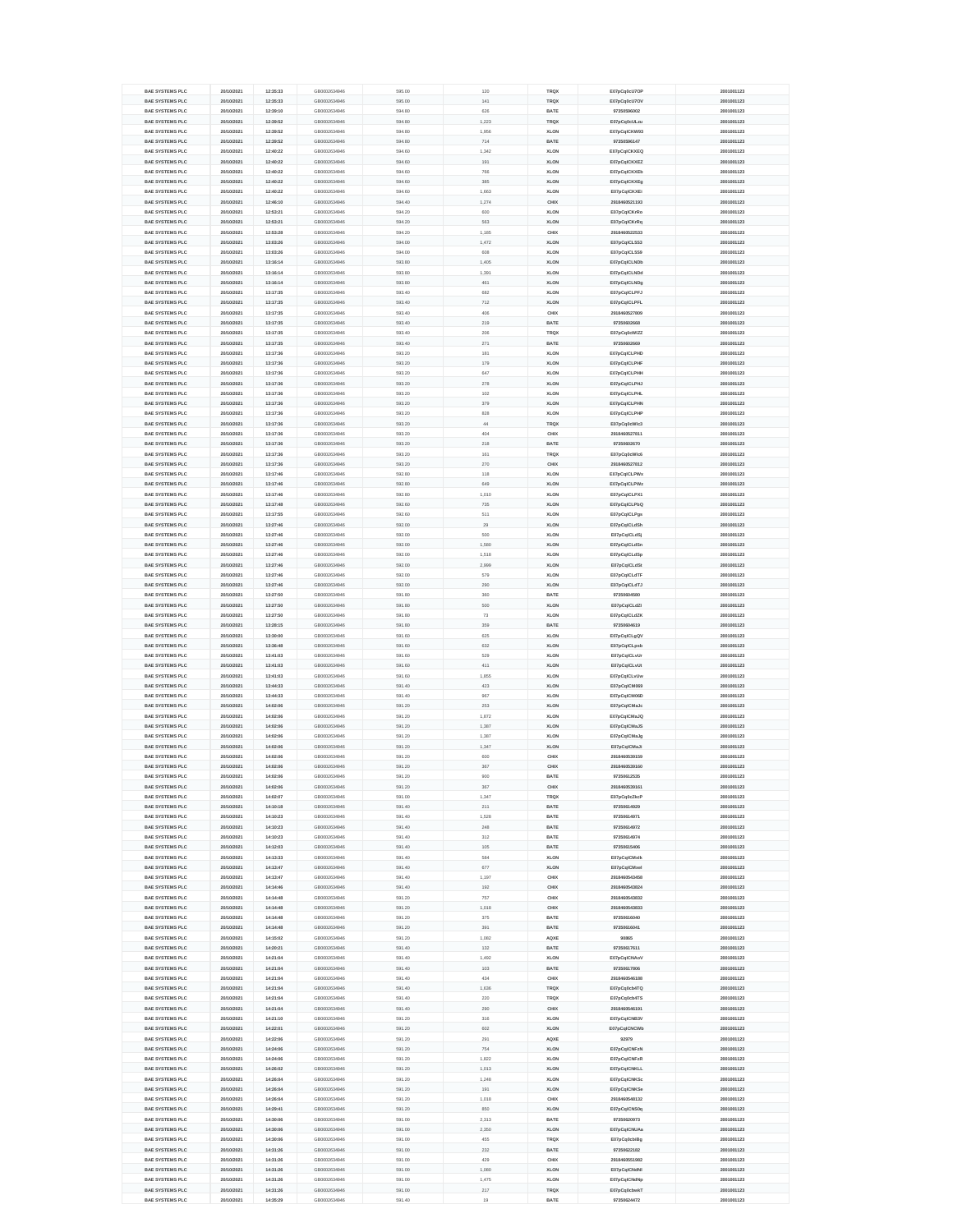| <b>BAE SYSTEMS PLC</b> | 20/10/2021 | 14:35:29 | GB0002634946 | 591.40 | 35             | <b>CHIX</b> | 2918460554912 | 2001001123 |
|------------------------|------------|----------|--------------|--------|----------------|-------------|---------------|------------|
|                        |            |          |              |        |                |             |               |            |
| <b>BAE SYSTEMS PLC</b> | 20/10/2021 | 14:35:29 | GB0002634946 | 591.40 | 1,485          | <b>CHIX</b> | 2918460554914 | 2001001123 |
| <b>BAE SYSTEMS PLC</b> | 20/10/2021 | 14:35:29 | GB0002634946 | 591.40 | 19             | <b>BATE</b> | 97350624473   | 2001001123 |
| <b>BAE SYSTEMS PLC</b> | 20/10/2021 | 14:35:29 | GB0002634946 | 591.40 | 35             | <b>CHIX</b> | 2918460554915 | 2001001123 |
| <b>BAE SYSTEMS PLC</b> | 20/10/2021 | 14:35:29 | GB0002634946 | 591.40 | 35             | <b>CHIX</b> | 2918460554916 | 2001001123 |
| <b>BAE SYSTEMS PLC</b> | 20/10/2021 | 14:35:29 | GB0002634946 | 591.40 | 19             | <b>CHIX</b> | 2918460554917 | 2001001123 |
| <b>BAE SYSTEMS PLC</b> | 20/10/2021 | 14:35:29 | GB0002634946 | 591.40 | 19             | <b>BATE</b> | 97350624474   | 2001001123 |
| <b>BAE SYSTEMS PLC</b> | 20/10/2021 | 14:35:29 | GB0002634946 | 591.40 | 1,200          | <b>XLON</b> | E07pCqICNwTP  | 2001001123 |
|                        |            |          |              |        |                |             |               |            |
| <b>BAE SYSTEMS PLC</b> | 20/10/2021 | 14:35:29 | GB0002634946 | 591.40 | 115            | <b>TRQX</b> | E07pCq0ccTqZ  | 2001001123 |
| <b>BAE SYSTEMS PLC</b> | 20/10/2021 | 14:35:29 | GB0002634946 | 591.40 | 648            | <b>XLON</b> | E07pCqICNwTX  | 2001001123 |
| <b>BAE SYSTEMS PLC</b> | 20/10/2021 | 14:35:29 | GB0002634946 | 591.40 | 35             | <b>CHIX</b> | 2918460554918 | 2001001123 |
| <b>BAE SYSTEMS PLC</b> | 20/10/2021 | 14:35:29 | GB0002634946 | 591.40 | 35             | <b>CHIX</b> | 2918460554919 | 2001001123 |
| <b>BAE SYSTEMS PLC</b> | 20/10/2021 | 14:35:29 | GB0002634946 | 591.40 | 35             | <b>CHIX</b> | 2918460554920 | 2001001123 |
| <b>BAE SYSTEMS PLC</b> | 20/10/2021 | 14:35:29 | GB0002634946 | 591.40 | 35             | <b>CHIX</b> | 2918460554921 | 2001001123 |
| <b>BAE SYSTEMS PLC</b> | 20/10/2021 | 14:35:29 | GB0002634946 | 591.40 | 35             | <b>CHIX</b> | 2918460554922 | 2001001123 |
|                        |            |          |              |        |                |             |               |            |
| <b>BAE SYSTEMS PLC</b> | 20/10/2021 | 14:35:29 | GB0002634946 | 591.40 | 35             | <b>CHIX</b> | 2918460554923 | 2001001123 |
| <b>BAE SYSTEMS PLC</b> | 20/10/2021 | 14:35:29 | GB0002634946 | 591.40 | 35             | <b>CHIX</b> | 2918460554924 | 2001001123 |
| <b>BAE SYSTEMS PLC</b> | 20/10/2021 | 14:35:29 | GB0002634946 | 591.40 | 35             | <b>CHIX</b> | 2918460554925 | 2001001123 |
| <b>BAE SYSTEMS PLC</b> | 20/10/2021 | 14:35:29 | GB0002634946 | 591.40 | 35             | <b>CHIX</b> | 2918460554926 | 2001001123 |
| <b>BAE SYSTEMS PLC</b> | 20/10/2021 | 14:35:29 | GB0002634946 | 591.40 | 35             | <b>CHIX</b> | 2918460554927 | 2001001123 |
| <b>BAE SYSTEMS PLC</b> | 20/10/2021 | 14:35:29 | GB0002634946 | 591.40 | 35             | <b>CHIX</b> | 2918460554928 | 2001001123 |
| <b>BAE SYSTEMS PLC</b> | 20/10/2021 | 14:35:29 | GB0002634946 | 591.40 | 35             | <b>CHIX</b> | 2918460554929 | 2001001123 |
|                        |            |          |              |        |                |             |               |            |
| <b>BAE SYSTEMS PLC</b> | 20/10/2021 | 14:35:29 | GB0002634946 | 591.40 | 35             | <b>CHIX</b> | 2918460554930 | 2001001123 |
| <b>BAE SYSTEMS PLC</b> | 20/10/2021 | 14:35:29 | GB0002634946 | 591.40 | 35             | <b>CHIX</b> | 2918460554931 | 2001001123 |
| <b>BAE SYSTEMS PLC</b> | 20/10/2021 | 14:35:29 | GB0002634946 | 591.40 | 35             | <b>CHIX</b> | 2918460554932 | 2001001123 |
| <b>BAE SYSTEMS PLC</b> | 20/10/2021 | 14:35:29 | GB0002634946 | 591.40 | 35             | <b>CHIX</b> | 2918460554933 | 2001001123 |
| <b>BAE SYSTEMS PLC</b> | 20/10/2021 | 14:35:29 | GB0002634946 | 591.40 | 35             | <b>CHIX</b> | 2918460554934 | 2001001123 |
| <b>BAE SYSTEMS PLC</b> | 20/10/2021 | 14:35:29 | GB0002634946 | 591.40 | 35             | <b>CHIX</b> | 2918460554935 | 2001001123 |
| <b>BAE SYSTEMS PLC</b> | 20/10/2021 | 14:35:29 | GB0002634946 | 591.40 | 35             | <b>CHIX</b> | 2918460554936 | 2001001123 |
|                        |            |          |              |        | 35             |             |               |            |
| <b>BAE SYSTEMS PLC</b> | 20/10/2021 | 14:35:29 | GB0002634946 | 591.40 |                | <b>CHIX</b> | 2918460554937 | 2001001123 |
| <b>BAE SYSTEMS PLC</b> | 20/10/2021 | 14:35:29 | GB0002634946 | 591.40 | 35             | <b>CHIX</b> | 2918460554938 | 2001001123 |
| <b>BAE SYSTEMS PLC</b> | 20/10/2021 | 14:35:29 | GB0002634946 | 591.40 | 35             | <b>CHIX</b> | 2918460554939 | 2001001123 |
| <b>BAE SYSTEMS PLC</b> | 20/10/2021 | 14:35:29 | GB0002634946 | 591.40 | 35             | <b>CHIX</b> | 2918460554940 | 2001001123 |
| <b>BAE SYSTEMS PLC</b> | 20/10/2021 | 14:35:29 | GB0002634946 | 591.40 | 35             | <b>CHIX</b> | 2918460554941 | 2001001123 |
| <b>BAE SYSTEMS PLC</b> | 20/10/2021 | 14:35:29 | GB0002634946 | 591.40 | 35             | <b>CHIX</b> | 2918460554942 | 2001001123 |
| <b>BAE SYSTEMS PLC</b> | 20/10/2021 | 14:35:29 | GB0002634946 | 591.40 | 35             | <b>CHIX</b> | 2918460554943 | 2001001123 |
| <b>BAE SYSTEMS PLC</b> | 20/10/2021 | 14:35:29 | GB0002634946 | 591.40 | 35             | <b>CHIX</b> |               | 2001001123 |
|                        |            |          |              |        |                |             | 2918460554944 |            |
| <b>BAE SYSTEMS PLC</b> | 20/10/2021 | 14:35:29 | GB0002634946 | 591.40 | 35             | <b>CHIX</b> | 2918460554945 | 2001001123 |
| <b>BAE SYSTEMS PLC</b> | 20/10/2021 | 14:35:29 | GB0002634946 | 591.40 | 35             | <b>CHIX</b> | 2918460554946 | 2001001123 |
| <b>BAE SYSTEMS PLC</b> | 20/10/2021 | 14:35:29 | GB0002634946 | 591.40 | 35             | <b>CHIX</b> | 2918460554947 | 2001001123 |
| <b>BAE SYSTEMS PLC</b> | 20/10/2021 | 14:35:29 | GB0002634946 | 591.40 | 35             | <b>CHIX</b> | 2918460554948 | 2001001123 |
| <b>BAE SYSTEMS PLC</b> | 20/10/2021 | 14:35:29 | GB0002634946 | 591.40 | 35             | <b>CHIX</b> | 2918460554949 | 2001001123 |
| <b>BAE SYSTEMS PLC</b> | 20/10/2021 | 14:35:29 | GB0002634946 | 591.40 | 35             | <b>CHIX</b> | 2918460554950 | 2001001123 |
|                        |            |          |              |        |                |             |               |            |
| <b>BAE SYSTEMS PLC</b> | 20/10/2021 | 14:35:29 | GB0002634946 | 591.40 | 35             | <b>CHIX</b> | 2918460554951 | 2001001123 |
| <b>BAE SYSTEMS PLC</b> | 20/10/2021 | 14:35:29 | GB0002634946 | 591.40 | 35             | <b>CHIX</b> | 2918460554952 | 2001001123 |
| <b>BAE SYSTEMS PLC</b> | 20/10/2021 | 14:35:29 | GB0002634946 | 591.40 | 35             | <b>CHIX</b> | 2918460554953 | 2001001123 |
| <b>BAE SYSTEMS PLC</b> | 20/10/2021 | 14:35:29 | GB0002634946 | 591.40 | 35             | <b>CHIX</b> | 2918460554954 | 2001001123 |
| <b>BAE SYSTEMS PLC</b> | 20/10/2021 | 14:35:29 | GB0002634946 | 591.40 | 35             | <b>CHIX</b> | 2918460554955 | 2001001123 |
| <b>BAE SYSTEMS PLC</b> | 20/10/2021 | 14:35:29 | GB0002634946 | 591.40 | 35             | <b>CHIX</b> | 2918460554956 | 2001001123 |
| <b>BAE SYSTEMS PLC</b> | 20/10/2021 | 14:35:29 | GB0002634946 | 591.40 | 8              | <b>CHIX</b> | 2918460554957 | 2001001123 |
|                        |            |          |              |        |                |             |               |            |
| <b>BAE SYSTEMS PLC</b> | 20/10/2021 | 14:35:29 | GB0002634946 | 591.40 | 19             | <b>BATE</b> | 97350624475   | 2001001123 |
| <b>BAE SYSTEMS PLC</b> | 20/10/2021 | 14:35:29 | GB0002634946 | 591.40 | 19             | <b>BATE</b> | 97350624476   | 2001001123 |
| <b>BAE SYSTEMS PLC</b> | 20/10/2021 | 14:35:29 | GB0002634946 | 591.40 | 19             | <b>BATE</b> | 97350624477   | 2001001123 |
| <b>BAE SYSTEMS PLC</b> | 20/10/2021 | 14:35:29 | GB0002634946 |        | 19             | <b>BATE</b> | 97350624478   |            |
|                        |            |          |              | 591.40 |                |             |               | 2001001123 |
| <b>BAE SYSTEMS PLC</b> | 20/10/2021 | 14:35:29 | GB0002634946 | 591.40 | 1,500          | <b>AQXE</b> | 100475        | 2001001123 |
| <b>BAE SYSTEMS PLC</b> | 20/10/2021 | 14:35:29 | GB0002634946 | 591.40 | 500            | <b>AQXE</b> | 100476        | 2001001123 |
|                        |            |          |              |        |                |             |               |            |
| <b>BAE SYSTEMS PLC</b> | 20/10/2021 | 14:35:29 | GB0002634946 | 591.40 | 765            | <b>AQXE</b> | 100477        | 2001001123 |
| <b>BAE SYSTEMS PLC</b> | 20/10/2021 | 14:35:29 | GB0002634946 | 591.40 | 96             | <b>CHIX</b> | 2918460554958 | 2001001123 |
| <b>BAE SYSTEMS PLC</b> | 20/10/2021 | 14:36:36 | GB0002634946 | 591.20 | 222            | <b>XLON</b> | E07pCqICO1OP  | 2001001123 |
| <b>BAE SYSTEMS PLC</b> | 20/10/2021 | 14:36:36 | GB0002634946 | 591.20 | 1,266          | <b>XLON</b> | E07pCqICO1OS  | 2001001123 |
| <b>BAE SYSTEMS PLC</b> | 20/10/2021 | 14:36:36 | GB0002634946 | 591.20 | 1,133          | <b>XLON</b> | E07pCqICO1OW  | 2001001123 |
| <b>BAE SYSTEMS PLC</b> | 20/10/2021 | 14:36:36 | GB0002634946 | 591.20 | 946            | <b>XLON</b> | E07pCqICO1Oe  | 2001001123 |
| <b>BAE SYSTEMS PLC</b> | 20/10/2021 | 14:36:36 | GB0002634946 | 591.20 | 542            | <b>XLON</b> | E07pCqICO1Og  | 2001001123 |
| <b>BAE SYSTEMS PLC</b> | 20/10/2021 | 14:36:36 | GB0002634946 | 591.20 | 1,539          | <b>XLON</b> | E07pCqICO1Oi  | 2001001123 |
| <b>BAE SYSTEMS PLC</b> | 20/10/2021 | 14:36:36 | GB0002634946 | 591.20 | 240            | <b>XLON</b> | E07pCqICO1On  | 2001001123 |
|                        |            |          |              |        |                |             |               |            |
| <b>BAE SYSTEMS PLC</b> | 20/10/2021 | 14:38:53 | GB0002634946 | 591.00 | 287            | <b>XLON</b> | E07pCqICOABV  | 2001001123 |
| <b>BAE SYSTEMS PLC</b> | 20/10/2021 | 14:38:53 | GB0002634946 | 591.00 | 1,296          | <b>XLON</b> | E07pCqICOABX  | 2001001123 |
| <b>BAE SYSTEMS PLC</b> | 20/10/2021 | 14:38:53 | GB0002634946 | 591.00 | 1,296          | <b>XLON</b> | E07pCqICOABh  | 2001001123 |
| <b>BAE SYSTEMS PLC</b> | 20/10/2021 | 14:38:53 | GB0002634946 | 591.00 | 5 <sup>5</sup> | <b>XLON</b> | E07pCqICOABj  | 2001001123 |
| <b>BAE SYSTEMS PLC</b> | 20/10/2021 | 14:38:56 | GB0002634946 | 591.00 | 1,296          | <b>XLON</b> | E07pCqICOAKy  | 2001001123 |
| <b>BAE SYSTEMS PLC</b> | 20/10/2021 | 14:38:56 | GB0002634946 | 591.00 | 348            | <b>XLON</b> | E07pCqICOALB  | 2001001123 |
| <b>BAE SYSTEMS PLC</b> | 20/10/2021 | 14:38:56 | GB0002634946 | 591.00 | 279            | <b>XLON</b> | E07pCqICOALD  | 2001001123 |
| <b>BAE SYSTEMS PLC</b> | 20/10/2021 | 14:45:02 | GB0002634946 | 591.00 | 382            | <b>XLON</b> | E07pCqICOZdt  | 2001001123 |
| <b>BAE SYSTEMS PLC</b> | 20/10/2021 | 14:45:02 | GB0002634946 | 591.00 |                | <b>XLON</b> |               | 2001001123 |
|                        |            |          |              |        | 1,014          |             | E07pCqICOZdv  |            |
| <b>BAE SYSTEMS PLC</b> | 20/10/2021 | 14:45:02 | GB0002634946 | 590.80 | 1,360          | <b>XLON</b> | E07pCqICOZeC  | 2001001123 |
| <b>BAE SYSTEMS PLC</b> | 20/10/2021 | 14:45:02 | GB0002634946 | 590.80 | 2,153          | <b>XLON</b> | E07pCqICOZeE  | 2001001123 |
| <b>BAE SYSTEMS PLC</b> | 20/10/2021 | 14:45:02 | GB0002634946 | 590.80 | 195            | <b>XLON</b> | E07pCqICOZeO  | 2001001123 |
| <b>BAE SYSTEMS PLC</b> | 20/10/2021 | 14:45:02 | GB0002634946 | 590.80 | 1,360          | <b>XLON</b> | E07pCqICOZeg  | 2001001123 |
| <b>BAE SYSTEMS PLC</b> | 20/10/2021 | 14:45:02 | GB0002634946 | 590.80 | 283            | <b>XLON</b> | E07pCqICOZek  | 2001001123 |
| <b>BAE SYSTEMS PLC</b> | 20/10/2021 | 14:45:02 | GB0002634946 | 590.80 | 183            | <b>XLON</b> | E07pCqICOZem  | 2001001123 |
| <b>BAE SYSTEMS PLC</b> | 20/10/2021 | 14:45:02 | GB0002634946 | 590.80 | 89             | <b>XLON</b> | E07pCqICOZeo  | 2001001123 |
| <b>BAE SYSTEMS PLC</b> | 20/10/2021 | 14:45:02 | GB0002634946 | 590.80 | 368            | <b>XLON</b> | E07pCqICOZeu  | 2001001123 |
|                        |            |          |              |        |                |             |               |            |
| <b>BAE SYSTEMS PLC</b> | 20/10/2021 | 14:45:02 | GB0002634946 | 590.80 | 191            | <b>XLON</b> | E07pCqICOZey  | 2001001123 |
| <b>BAE SYSTEMS PLC</b> | 20/10/2021 | 14:45:02 | GB0002634946 | 590.80 | 246            | <b>XLON</b> | E07pCqICOZf1  | 2001001123 |
| <b>BAE SYSTEMS PLC</b> | 20/10/2021 | 14:45:02 | GB0002634946 | 590.80 | 178            | <b>XLON</b> | E07pCqICOZf3  | 2001001123 |
| <b>BAE SYSTEMS PLC</b> | 20/10/2021 | 14:46:44 | GB0002634946 | 591.20 | 2,069          | <b>XLON</b> | E07pCqICOgPJ  | 2001001123 |
| <b>BAE SYSTEMS PLC</b> | 20/10/2021 | 14:51:33 | GB0002634946 | 591.40 | 170            | <b>XLON</b> | E07pCqICOxcn  | 2001001123 |
| <b>BAE SYSTEMS PLC</b> | 20/10/2021 | 14:51:33 | GB0002634946 | 591.40 | 126            | <b>XLON</b> | E07pCqICOxcp  | 2001001123 |
| <b>BAE SYSTEMS PLC</b> | 20/10/2021 | 14:51:33 | GB0002634946 | 591.40 | 198            | <b>CHIX</b> | 2918460564385 | 2001001123 |
| <b>BAE SYSTEMS PLC</b> | 20/10/2021 | 14:51:41 | GB0002634946 | 591.40 | 460            | <b>XLON</b> | E07pCqICOxzP  | 2001001123 |
| <b>BAE SYSTEMS PLC</b> | 20/10/2021 |          | GB0002634946 | 591.40 |                |             |               | 2001001123 |
|                        |            | 14:51:41 |              |        | 200            | <b>TRQX</b> | E07pCq0ceFX0  |            |
| <b>BAE SYSTEMS PLC</b> | 20/10/2021 | 14:51:41 | GB0002634946 | 591.40 | 605            | <b>XLON</b> | E07pCqICOxzR  | 2001001123 |
| <b>BAE SYSTEMS PLC</b> | 20/10/2021 | 14:51:41 | GB0002634946 | 591.40 | 214            | <b>BATE</b> | 97350632030   | 2001001123 |
| <b>BAE SYSTEMS PLC</b> | 20/10/2021 | 14:51:41 | GB0002634946 | 591.40 | 198            | <b>CHIX</b> | 2918460564436 | 2001001123 |
| <b>BAE SYSTEMS PLC</b> | 20/10/2021 | 14:51:41 | GB0002634946 | 591.40 | 265            | <b>CHIX</b> | 2918460564438 | 2001001123 |
| <b>BAE SYSTEMS PLC</b> | 20/10/2021 | 14:54:41 | GB0002634946 | 591.40 | 1,335          | <b>XLON</b> | E07pCqICP7nx  | 2001001123 |
| <b>BAE SYSTEMS PLC</b> | 20/10/2021 | 14:56:08 | GB0002634946 | 591.40 | 1,335          | <b>XLON</b> | E07pCqICPCfC  | 2001001123 |
| <b>BAE SYSTEMS PLC</b> | 20/10/2021 |          | GB0002634946 |        |                |             |               | 2001001123 |
|                        |            | 14:56:08 |              | 591.40 | 1,335          | <b>XLON</b> | E07pCqICPCfK  |            |
| <b>BAE SYSTEMS PLC</b> | 20/10/2021 | 14:56:08 | GB0002634946 | 591.40 | $7^{\circ}$    | <b>XLON</b> | E07pCqICPCfM  | 2001001123 |
| <b>BAE SYSTEMS PLC</b> | 20/10/2021 | 14:57:11 | GB0002634946 | 591.20 | 1,110          | <b>CHIX</b> | 2918460567687 | 2001001123 |
| <b>BAE SYSTEMS PLC</b> | 20/10/2021 | 14:57:11 | GB0002634946 | 591.20 | 384            | <b>CHIX</b> | 2918460567688 | 2001001123 |
| <b>BAE SYSTEMS PLC</b> | 20/10/2021 | 14:57:11 | GB0002634946 | 591.20 | 1,288          | <b>CHIX</b> | 2918460567689 | 2001001123 |
| <b>BAE SYSTEMS PLC</b> | 20/10/2021 | 14:57:11 | GB0002634946 | 591.20 | 812            | <b>XLON</b> | E07pCqICPGfn  | 2001001123 |
| <b>BAE SYSTEMS PLC</b> | 20/10/2021 | 14:57:11 | GB0002634946 | 591.20 | 1,101          | <b>XLON</b> | E07pCqICPGfp  | 2001001123 |
| <b>BAE SYSTEMS PLC</b> | 20/10/2021 | 14:59:10 | GB0002634946 | 591.60 | 1,185          | <b>AQXE</b> | 113856        | 2001001123 |
|                        |            |          |              |        |                |             |               |            |
| <b>BAE SYSTEMS PLC</b> | 20/10/2021 | 14:59:17 | GB0002634946 | 591.60 | 1,400          | <b>XLON</b> | E07pCqICPOW5  | 2001001123 |
| <b>BAE SYSTEMS PLC</b> | 20/10/2021 | 14:59:17 | GB0002634946 | 591.60 | 1,400          | <b>XLON</b> | E07pCqICPOW9  | 2001001123 |
| <b>BAE SYSTEMS PLC</b> | 20/10/2021 | 14:59:17 | GB0002634946 | 591.60 | 836            | <b>XLON</b> | E07pCqICPOWB  | 2001001123 |
| <b>BAE SYSTEMS PLC</b> | 20/10/2021 | 14:59:17 | GB0002634946 | 591.60 | 1,400          | <b>XLON</b> | E07pCqICPOWQ  | 2001001123 |
| <b>BAE SYSTEMS PLC</b> | 20/10/2021 | 14:59:17 | GB0002634946 | 591.60 | 261            | <b>XLON</b> | E07pCqICPOWU  | 2001001123 |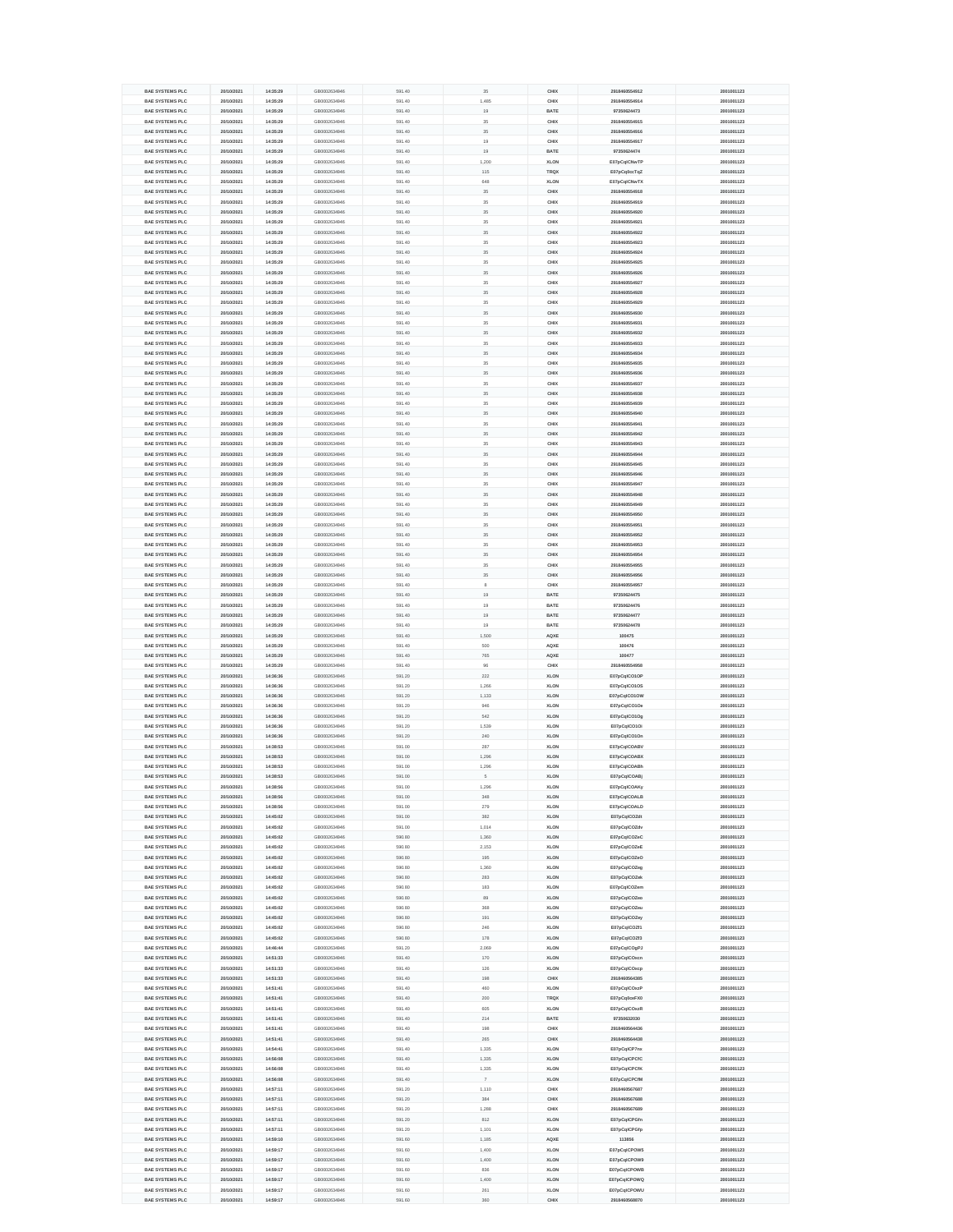| <b>BAE SYSTEMS PLC</b> | 20/10/2021 | 15:00:13 | GB0002634946 | 591.40 | 1,431       | <b>XLON</b> | E07pCqICPSJY  | 2001001123 |
|------------------------|------------|----------|--------------|--------|-------------|-------------|---------------|------------|
| <b>BAE SYSTEMS PLC</b> | 20/10/2021 | 15:00:13 | GB0002634946 | 591.40 | 373         | <b>XLON</b> | E07pCqICPSJc  | 2001001123 |
| <b>BAE SYSTEMS PLC</b> | 20/10/2021 | 15:00:13 | GB0002634946 | 591.40 | 1,058       | <b>XLON</b> | E07pCqICPSJg  | 2001001123 |
| <b>BAE SYSTEMS PLC</b> | 20/10/2021 | 15:00:13 | GB0002634946 | 591.40 | 658         | <b>XLON</b> | E07pCqICPSJi  | 2001001123 |
| <b>BAE SYSTEMS PLC</b> | 20/10/2021 | 15:00:13 | GB0002634946 | 591.40 | 515         | <b>XLON</b> | E07pCqICPSJv  | 2001001123 |
| <b>BAE SYSTEMS PLC</b> | 20/10/2021 | 15:00:13 | GB0002634946 | 591.40 | 790         | <b>XLON</b> | E07pCqICPSJx  | 2001001123 |
| <b>BAE SYSTEMS PLC</b> | 20/10/2021 | 15:00:13 | GB0002634946 | 591.40 | 126         | <b>XLON</b> | E07pCqICPSJz  | 2001001123 |
| <b>BAE SYSTEMS PLC</b> | 20/10/2021 | 15:00:13 | GB0002634946 | 591.40 | 83          | <b>XLON</b> | E07pCqICPSK1  | 2001001123 |
| <b>BAE SYSTEMS PLC</b> | 20/10/2021 | 15:00:13 | GB0002634946 | 591.40 | 1,154       | <b>XLON</b> | E07pCqICPSK7  | 2001001123 |
| <b>BAE SYSTEMS PLC</b> | 20/10/2021 | 15:17:28 | GB0002634946 | 593.60 | 382         | <b>XLON</b> | E07pCqICQHma  | 2001001123 |
| <b>BAE SYSTEMS PLC</b> |            |          |              | 593.60 | 931         |             |               |            |
|                        | 20/10/2021 | 15:17:28 | GB0002634946 |        |             | <b>XLON</b> | E07pCqICQHmc  | 2001001123 |
| <b>BAE SYSTEMS PLC</b> | 20/10/2021 | 15:17:28 | GB0002634946 | 593.60 | 1,313       | <b>XLON</b> | E07pCqICQHmj  | 2001001123 |
| <b>BAE SYSTEMS PLC</b> | 20/10/2021 | 15:17:28 | GB0002634946 | 593.60 | 931         | <b>XLON</b> | E07pCqICQHmq  | 2001001123 |
| <b>BAE SYSTEMS PLC</b> | 20/10/2021 | 15:19:12 | GB0002634946 | 593.60 | 1,313       | <b>XLON</b> | E07pCqICQMNb  | 2001001123 |
| <b>BAE SYSTEMS PLC</b> | 20/10/2021 | 15:19:12 | GB0002634946 | 593.60 | 1,313       | <b>XLON</b> | E07pCqICQMNr  | 2001001123 |
| <b>BAE SYSTEMS PLC</b> | 20/10/2021 | 15:19:12 | GB0002634946 | 593.60 | 1,175       | <b>XLON</b> | E07pCqICQMNt  | 2001001123 |
| <b>BAE SYSTEMS PLC</b> | 20/10/2021 | 15:19:12 | GB0002634946 | 593.60 | 1,313       | <b>XLON</b> | E07pCqICQMO3  | 2001001123 |
| <b>BAE SYSTEMS PLC</b> | 20/10/2021 | 15:19:12 | GB0002634946 | 593.60 | 536         | <b>XLON</b> | E07pCqICQMO5  | 2001001123 |
| <b>BAE SYSTEMS PLC</b> | 20/10/2021 | 15:31:07 | GB0002634946 | 594.40 | 421         | <b>XLON</b> | E07pCqICQtay  | 2001001123 |
| <b>BAE SYSTEMS PLC</b> | 20/10/2021 | 15:31:07 | GB0002634946 | 594.40 | 779         | <b>XLON</b> | E07pCqICQtb0  | 2001001123 |
| <b>BAE SYSTEMS PLC</b> | 20/10/2021 | 15:31:07 | GB0002634946 | 594.40 | 1,440       | <b>XLON</b> | E07pCqICQtb8  | 2001001123 |
| <b>BAE SYSTEMS PLC</b> | 20/10/2021 | 15:31:07 | GB0002634946 | 594.40 | 486         | <b>XLON</b> | E07pCqICQtbC  | 2001001123 |
| <b>BAE SYSTEMS PLC</b> | 20/10/2021 | 15:31:07 | GB0002634946 | 594.40 | 157         | <b>TRQX</b> | E07pCq0chzOT  | 2001001123 |
| <b>BAE SYSTEMS PLC</b> | 20/10/2021 | 15:31:07 | GB0002634946 | 594.40 | 443         | <b>TRQX</b> | E07pCq0chzOb  | 2001001123 |
| <b>BAE SYSTEMS PLC</b> | 20/10/2021 | 15:31:07 | GB0002634946 | 594.40 | 157         | <b>TRQX</b> | E07pCq0chzOZ  | 2001001123 |
| <b>BAE SYSTEMS PLC</b> | 20/10/2021 | 15:31:07 | GB0002634946 | 594.40 | 79          | <b>CHIX</b> | 2918460586333 | 2001001123 |
| <b>BAE SYSTEMS PLC</b> | 20/10/2021 | 15:31:07 | GB0002634946 | 594.40 | 42          | <b>BATE</b> | 97350649416   | 2001001123 |
|                        |            |          |              |        |             |             |               |            |
| <b>BAE SYSTEMS PLC</b> | 20/10/2021 | 15:31:07 | GB0002634946 | 594.40 | 157         | <b>TRQX</b> | E07pCq0chzOi  | 2001001123 |
| <b>BAE SYSTEMS PLC</b> | 20/10/2021 | 15:31:07 | GB0002634946 | 594.40 | 42          | <b>BATE</b> | 97350649417   | 2001001123 |
| <b>BAE SYSTEMS PLC</b> | 20/10/2021 | 15:31:07 | GB0002634946 | 594.40 | 42          | <b>BATE</b> | 97350649418   | 2001001123 |
| <b>BAE SYSTEMS PLC</b> | 20/10/2021 | 15:31:07 | GB0002634946 | 594.40 | 42          | <b>BATE</b> | 97350649419   | 2001001123 |
| <b>BAE SYSTEMS PLC</b> | 20/10/2021 | 15:31:07 | GB0002634946 | 594.40 | 42          | <b>BATE</b> | 97350649420   | 2001001123 |
| <b>BAE SYSTEMS PLC</b> | 20/10/2021 | 15:31:07 | GB0002634946 | 594.40 | 42          | <b>BATE</b> | 97350649421   | 2001001123 |
| <b>BAE SYSTEMS PLC</b> | 20/10/2021 | 15:31:07 | GB0002634946 | 594.40 | 42          | <b>BATE</b> | 97350649422   | 2001001123 |
| <b>BAE SYSTEMS PLC</b> | 20/10/2021 | 15:31:07 | GB0002634946 | 594.40 | 42          | <b>BATE</b> | 97350649423   | 2001001123 |
| <b>BAE SYSTEMS PLC</b> | 20/10/2021 | 15:31:07 | GB0002634946 | 594.40 | 42          | <b>BATE</b> | 97350649424   | 2001001123 |
| <b>BAE SYSTEMS PLC</b> | 20/10/2021 | 15:31:07 | GB0002634946 | 594.40 | 42          | <b>BATE</b> | 97350649425   | 2001001123 |
| <b>BAE SYSTEMS PLC</b> | 20/10/2021 | 15:31:07 | GB0002634946 | 594.40 | 42          | <b>BATE</b> | 97350649426   | 2001001123 |
| <b>BAE SYSTEMS PLC</b> | 20/10/2021 | 15:31:07 | GB0002634946 | 594.40 | 42          | <b>BATE</b> | 97350649427   | 2001001123 |
|                        |            |          |              |        |             | <b>BATE</b> |               |            |
| <b>BAE SYSTEMS PLC</b> | 20/10/2021 | 15:31:07 | GB0002634946 | 594.40 | 42          |             | 97350649428   | 2001001123 |
| <b>BAE SYSTEMS PLC</b> | 20/10/2021 | 15:31:07 | GB0002634946 | 594.40 | 42          | <b>BATE</b> | 97350649429   | 2001001123 |
| <b>BAE SYSTEMS PLC</b> | 20/10/2021 | 15:31:07 | GB0002634946 | 594.40 | 42          | <b>BATE</b> | 97350649430   | 2001001123 |
| <b>BAE SYSTEMS PLC</b> | 20/10/2021 | 15:31:07 | GB0002634946 | 594.40 | 42          | <b>BATE</b> | 97350649431   | 2001001123 |
| <b>BAE SYSTEMS PLC</b> | 20/10/2021 | 15:31:07 | GB0002634946 | 594.40 | 42          | <b>BATE</b> | 97350649432   | 2001001123 |
| <b>BAE SYSTEMS PLC</b> | 20/10/2021 | 15:31:07 | GB0002634946 | 594.40 | 42          | <b>BATE</b> | 97350649433   | 2001001123 |
| <b>BAE SYSTEMS PLC</b> | 20/10/2021 | 15:31:07 | GB0002634946 | 594.40 | 42          | <b>BATE</b> | 97350649434   | 2001001123 |
| <b>BAE SYSTEMS PLC</b> | 20/10/2021 | 15:31:07 | GB0002634946 | 594.40 | 42          | <b>BATE</b> | 97350649435   | 2001001123 |
| <b>BAE SYSTEMS PLC</b> | 20/10/2021 | 15:31:07 | GB0002634946 | 594.40 | 42          | <b>BATE</b> | 97350649436   | 2001001123 |
| <b>BAE SYSTEMS PLC</b> | 20/10/2021 | 15:31:07 | GB0002634946 | 594.40 | 42          | <b>BATE</b> | 97350649437   | 2001001123 |
| <b>BAE SYSTEMS PLC</b> | 20/10/2021 | 15:31:07 | GB0002634946 | 594.40 | 42          | <b>BATE</b> | 97350649438   | 2001001123 |
| <b>BAE SYSTEMS PLC</b> |            |          |              | 594.40 | 42          | <b>BATE</b> | 97350649439   |            |
|                        | 20/10/2021 | 15:31:07 | GB0002634946 |        |             |             |               | 2001001123 |
| <b>BAE SYSTEMS PLC</b> | 20/10/2021 | 15:31:07 | GB0002634946 | 594.40 | 42          | <b>BATE</b> | 97350649440   | 2001001123 |
| <b>BAE SYSTEMS PLC</b> | 20/10/2021 | 15:31:07 | GB0002634946 | 594.40 | 42          | <b>BATE</b> | 97350649441   | 2001001123 |
| <b>BAE SYSTEMS PLC</b> | 20/10/2021 | 15:31:07 | GB0002634946 | 594.40 | 42          | <b>BATE</b> | 97350649442   | 2001001123 |
| <b>BAE SYSTEMS PLC</b> | 20/10/2021 | 15:31:07 | GB0002634946 | 594.40 | 42          | <b>BATE</b> | 97350649443   | 2001001123 |
| <b>BAE SYSTEMS PLC</b> | 20/10/2021 | 15:31:07 | GB0002634946 | 594.40 |             |             |               | 2001001123 |
|                        |            |          |              |        | 42          | <b>BATE</b> | 97350649444   |            |
| <b>BAE SYSTEMS PLC</b> | 20/10/2021 | 15:31:35 | GB0002634946 | 594.40 | 1,534       | <b>XLON</b> | E07pCqICQuru  | 2001001123 |
| <b>BAE SYSTEMS PLC</b> | 20/10/2021 | 15:31:35 | GB0002634946 | 594.40 | 535         | <b>XLON</b> | E07pCqICQurw  | 2001001123 |
| <b>BAE SYSTEMS PLC</b> | 20/10/2021 | 15:31:50 | GB0002634946 | 594.40 | 1,174       | <b>XLON</b> | E07pCqICQvGV  | 2001001123 |
| <b>BAE SYSTEMS PLC</b> | 20/10/2021 | 15:31:50 | GB0002634946 | 594.40 | 360         | <b>XLON</b> | E07pCqICQvGX  | 2001001123 |
| <b>BAE SYSTEMS PLC</b> | 20/10/2021 | 15:31:50 | GB0002634946 | 594.40 | 217         | <b>XLON</b> | E07pCqICQvGg  | 2001001123 |
| <b>BAE SYSTEMS PLC</b> | 20/10/2021 | 15:33:11 | GB0002634946 | 594.40 | 144         | <b>XLON</b> | E07pCqICQyb7  | 2001001123 |
| <b>BAE SYSTEMS PLC</b> | 20/10/2021 | 15:33:31 | GB0002634946 | 594.40 | 252         | <b>XLON</b> | E07pCqICQzJr  | 2001001123 |
|                        |            |          |              |        |             |             |               |            |
| <b>BAE SYSTEMS PLC</b> | 20/10/2021 | 15:33:31 | GB0002634946 | 594.40 | 1,004       | <b>XLON</b> | E07pCqICQzM9  | 2001001123 |
| <b>BAE SYSTEMS PLC</b> | 20/10/2021 | 15:47:44 | GB0002634946 | 594.60 | 1,513       | <b>XLON</b> | E07pCqICRcKd  | 2001001123 |
| <b>BAE SYSTEMS PLC</b> | 20/10/2021 | 15:47:44 | GB0002634946 | 594.60 | 969         | <b>XLON</b> | E07pCqICRcKp  | 2001001123 |
| <b>BAE SYSTEMS PLC</b> | 20/10/2021 | 15:47:44 | GB0002634946 | 594.60 | 1,513       | <b>XLON</b> | E07pCqICRcKt  | 2001001123 |
| <b>BAE SYSTEMS PLC</b> | 20/10/2021 | 15:47:44 | GB0002634946 | 594.60 | 1,105       | <b>XLON</b> | E07pCqICRcKv  | 2001001123 |
| <b>BAE SYSTEMS PLC</b> | 20/10/2021 | 15:47:44 | GB0002634946 | 594.60 | 1,148       | <b>TRQX</b> | E07pCq0cjdlg  | 2001001123 |
| <b>BAE SYSTEMS PLC</b> | 20/10/2021 | 15:47:44 | GB0002634946 | 594.60 | 1,142       | <b>BATE</b> | 97350656214   | 2001001123 |
| <b>BAE SYSTEMS PLC</b> | 20/10/2021 | 15:49:43 | GB0002634946 | 594.40 | 196         | <b>CHIX</b> | 2918460595846 | 2001001123 |
| <b>BAE SYSTEMS PLC</b> | 20/10/2021 | 16:03:36 | GB0002634946 | 595.00 | 1,200       | <b>XLON</b> | E07pCqICS9mQ  | 2001001123 |
| <b>BAE SYSTEMS PLC</b> | 20/10/2021 | 16:03:36 | GB0002634946 | 595.00 | 156         | <b>TRQX</b> | E07pCq0cl7QH  | 2001001123 |
| <b>BAE SYSTEMS PLC</b> | 20/10/2021 | 16:03:36 | GB0002634946 | 595.00 | 2,101       | <b>XLON</b> | E07pCqICS9mi  | 2001001123 |
| <b>BAE SYSTEMS PLC</b> | 20/10/2021 | 16:03:36 | GB0002634946 | 595.00 | 1,200       | <b>XLON</b> | E07pCqICS9mk  | 2001001123 |
| <b>BAE SYSTEMS PLC</b> | 20/10/2021 | 16:03:36 | GB0002634946 | 595.00 | 1,000       | <b>XLON</b> | E07pCqICS9mm  | 2001001123 |
| <b>BAE SYSTEMS PLC</b> | 20/10/2021 | 16:03:36 | GB0002634946 | 595.00 | 156         | <b>TRQX</b> | E07pCq0cl7QN  | 2001001123 |
| <b>BAE SYSTEMS PLC</b> | 20/10/2021 | 16:03:36 | GB0002634946 | 595.00 | 644         | <b>TRQX</b> | E07pCq0cl7QP  | 2001001123 |
| <b>BAE SYSTEMS PLC</b> | 20/10/2021 | 16:03:36 | GB0002634946 | 595.00 | 49          | <b>CHIX</b> | 2918460602689 | 2001001123 |
| <b>BAE SYSTEMS PLC</b> | 20/10/2021 | 16:03:36 | GB0002634946 | 595.00 | 26          | <b>BATE</b> | 97350662854   | 2001001123 |
| <b>BAE SYSTEMS PLC</b> | 20/10/2021 | 16:03:36 | GB0002634946 | 595.00 | 447         | <b>TRQX</b> | E07pCq0cl7Qa  | 2001001123 |
| <b>BAE SYSTEMS PLC</b> | 20/10/2021 | 16:03:36 | GB0002634946 | 595.00 | 156         | <b>TRQX</b> | E07pCq0cl7QY  | 2001001123 |
| <b>BAE SYSTEMS PLC</b> | 20/10/2021 | 16:03:36 | GB0002634946 | 595.00 | 440         | <b>XLON</b> | E07pCqICS9mx  | 2001001123 |
|                        |            |          |              |        |             |             |               |            |
| <b>BAE SYSTEMS PLC</b> | 20/10/2021 | 16:03:36 | GB0002634946 | 595.00 | 49          | <b>CHIX</b> | 2918460602690 | 2001001123 |
| <b>BAE SYSTEMS PLC</b> | 20/10/2021 | 16:03:36 | GB0002634946 | 595.00 | 49          | <b>CHIX</b> | 2918460602691 | 2001001123 |
| <b>BAE SYSTEMS PLC</b> | 20/10/2021 | 16:03:36 | GB0002634946 | 595.00 | 49          | <b>CHIX</b> | 2918460602692 | 2001001123 |
| <b>BAE SYSTEMS PLC</b> | 20/10/2021 | 16:03:36 | GB0002634946 | 595.00 | 49          | <b>CHIX</b> | 2918460602693 | 2001001123 |
| <b>BAE SYSTEMS PLC</b> | 20/10/2021 | 16:03:36 | GB0002634946 | 595.00 | 49          | <b>CHIX</b> | 2918460602694 | 2001001123 |
| <b>BAE SYSTEMS PLC</b> | 20/10/2021 | 16:03:36 | GB0002634946 | 595.00 | 49          | <b>CHIX</b> | 2918460602695 | 2001001123 |
| <b>BAE SYSTEMS PLC</b> | 20/10/2021 | 16:03:36 | GB0002634946 | 595.00 | 49          | <b>CHIX</b> | 2918460602696 | 2001001123 |
| <b>BAE SYSTEMS PLC</b> | 20/10/2021 | 16:03:36 | GB0002634946 | 595.00 | 49          | <b>CHIX</b> | 2918460602697 | 2001001123 |
| <b>BAE SYSTEMS PLC</b> | 20/10/2021 | 16:03:36 | GB0002634946 | 595.00 | 49          | <b>CHIX</b> | 2918460602698 | 2001001123 |
| <b>BAE SYSTEMS PLC</b> | 20/10/2021 | 16:03:36 | GB0002634946 | 595.00 | 49          | <b>CHIX</b> | 2918460602699 | 2001001123 |
| <b>BAE SYSTEMS PLC</b> | 20/10/2021 | 16:03:36 | GB0002634946 | 595.00 | 49          | <b>CHIX</b> | 2918460602700 | 2001001123 |
| <b>BAE SYSTEMS PLC</b> | 20/10/2021 | 16:03:36 | GB0002634946 | 595.00 | 49          | <b>CHIX</b> | 2918460602701 | 2001001123 |
| <b>BAE SYSTEMS PLC</b> | 20/10/2021 | 16:03:36 | GB0002634946 | 595.00 | 49          | <b>CHIX</b> | 2918460602702 | 2001001123 |
| <b>BAE SYSTEMS PLC</b> | 20/10/2021 | 16:03:36 | GB0002634946 | 595.00 | 49          | <b>CHIX</b> | 2918460602703 | 2001001123 |
|                        |            |          |              |        |             |             |               |            |
| <b>BAE SYSTEMS PLC</b> | 20/10/2021 | 16:03:36 | GB0002634946 | 595.00 | $2^{\circ}$ | <b>CHIX</b> | 2918460602704 | 2001001123 |
| <b>BAE SYSTEMS PLC</b> | 20/10/2021 | 16:03:36 | GB0002634946 | 595.00 | 26          | <b>BATE</b> | 97350662857   | 2001001123 |
| <b>BAE SYSTEMS PLC</b> | 20/10/2021 | 16:03:36 | GB0002634946 | 595.00 | 26          | <b>BATE</b> | 97350662858   | 2001001123 |
| <b>BAE SYSTEMS PLC</b> | 20/10/2021 | 16:03:36 | GB0002634946 | 595.00 | 26          | <b>BATE</b> | 97350662859   | 2001001123 |
| <b>BAE SYSTEMS PLC</b> | 20/10/2021 | 16:03:36 | GB0002634946 | 595.00 | 26          | <b>BATE</b> | 97350662860   | 2001001123 |
| <b>BAE SYSTEMS PLC</b> | 20/10/2021 | 16:03:36 | GB0002634946 | 595.00 | 26          | <b>BATE</b> | 97350662861   | 2001001123 |
| <b>BAE SYSTEMS PLC</b> | 20/10/2021 | 16:03:36 | GB0002634946 | 595.00 | 26          | <b>BATE</b> | 97350662862   | 2001001123 |
| <b>BAE SYSTEMS PLC</b> | 20/10/2021 | 16:03:36 | GB0002634946 | 595.00 | 26          | <b>BATE</b> | 97350662863   | 2001001123 |
| <b>BAE SYSTEMS PLC</b> | 20/10/2021 | 16:03:36 | GB0002634946 | 595.00 | 26          | <b>BATE</b> | 97350662864   | 2001001123 |
| <b>BAE SYSTEMS PLC</b> | 20/10/2021 | 16:03:36 | GB0002634946 | 595.00 | 26          | <b>BATE</b> | 97350662865   | 2001001123 |
| <b>BAE SYSTEMS PLC</b> | 20/10/2021 | 16:03:36 | GB0002634946 | 595.00 | 26          | <b>BATE</b> | 97350662866   | 2001001123 |
| <b>BAE SYSTEMS PLC</b> | 20/10/2021 | 16:03:36 | GB0002634946 | 595.00 | 26          | <b>BATE</b> | 97350662867   | 2001001123 |
| <b>BAE SYSTEMS PLC</b> | 20/10/2021 | 16:03:36 | GB0002634946 | 595.00 | 26          | <b>BATE</b> | 97350662868   | 2001001123 |